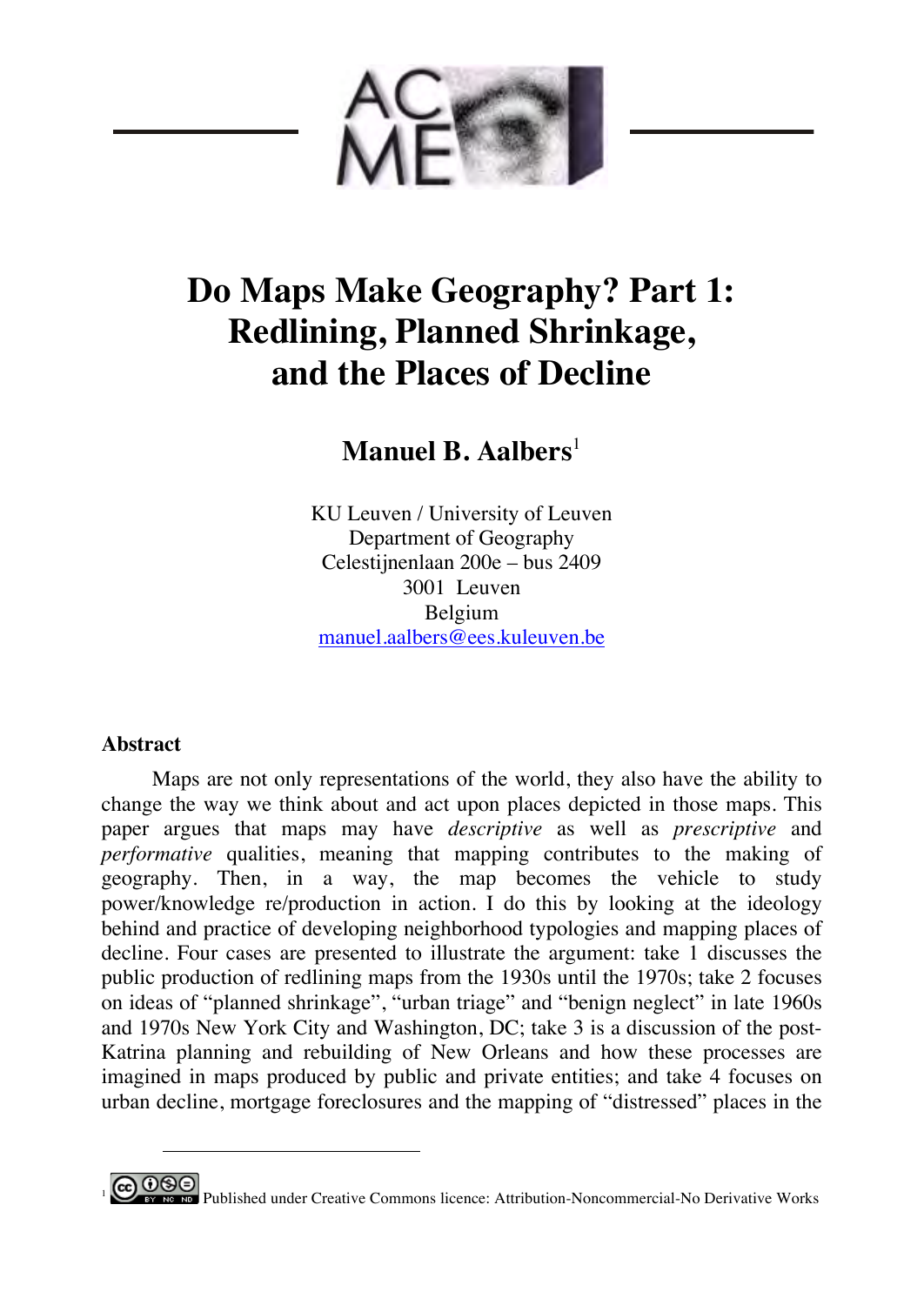City of Cleveland. (Takes 3 and 4 will be discussed in the sequel.) The first two takes together hint at the origins of "neoliberal urbanism" in the promotion of such ideas by Babcock, Hoyt, HOLC and FHA in the 1930s, and Hoover and Vernon, Downs sr. and jr., Starr, RAND, Moynihan and Shalala in the post-war years.

**Key words**: mapping; redlining; New York City, NY; urban history; social exclusion; neighborhood decline; performativity

## **Introduction: Neighborhood Decline is not a Natural Thing**

Maps are not only representations of the world, they also have the ability to change the way we think about and act upon places depicted in those maps (Dodge et al., 2009). Indeed, maps may have *descriptive* as well as *prescriptive* qualities. One could even argue that maps may have a *performative* function – with a twist on MacKenzie et al. (2007): Do maps make geography?

A great deal of maps are produced by states, not only at the national level but at all levels of government. Many of these are utility maps. My city district, for example, distributes a map that shows when which type of garbage is collected in which neighborhood. This is intended to be a performative map: the city district hopes that my neighbors and I will put the garbage out on Tuesday night or Wednesday morning, but not on any other day. Zoning maps, of course, have a performative function as well, guiding where re/development should take place and in what kind of fashion. But government institutions also make all kinds of other maps. In this paper I will focus on American city maps that distinguish between different neighborhood types and thereby influence how actors see these places, and how these maps shape the actions not only of public but also of private institutions, e.g. a mortgage lender that views a neighborhood on a city map that is described as "houses have little or no value", "dying", "to be depopulated" or "distressed", may decide not to grant any loans in that neighborhood. That decision will impact on the neighborhood and add to the decline of it. This may work like a self-fulfilling prophecy: perceived neighborhood decline brings public and private actors to label and map these neighborhoods in a way that furthers neighborhood decline (Aalbers, 2011).

This paper grew out of my interest in three phenomena: maps, neighborhood change, and the American urban experience; in it, I trace the relations between these phenomena. I will discuss the use of concepts such as redlining, planned shrinkage, urban triage, benign neglect, and right-sizing in American urban policy. Since neighborhood decline 'is deemed natural and inevitable, no one seems responsible and nothing can be done to reverse it' (Wallace and Wallace, 1998, 26). Throughout the  $20<sup>th</sup>$  century, many states, firms and academics in the U.S. have seen neighborhood change as the result of a "natural" process (e.g. Hoover and Vernon, 1959; Downs, 1973; Grigsby et al., 1987). The idea is that when neighborhoods get older, the population inevitably changes and the housing stock ages. Grigsby and colleagues (1987, 9) claim that 'succession must inevitably lead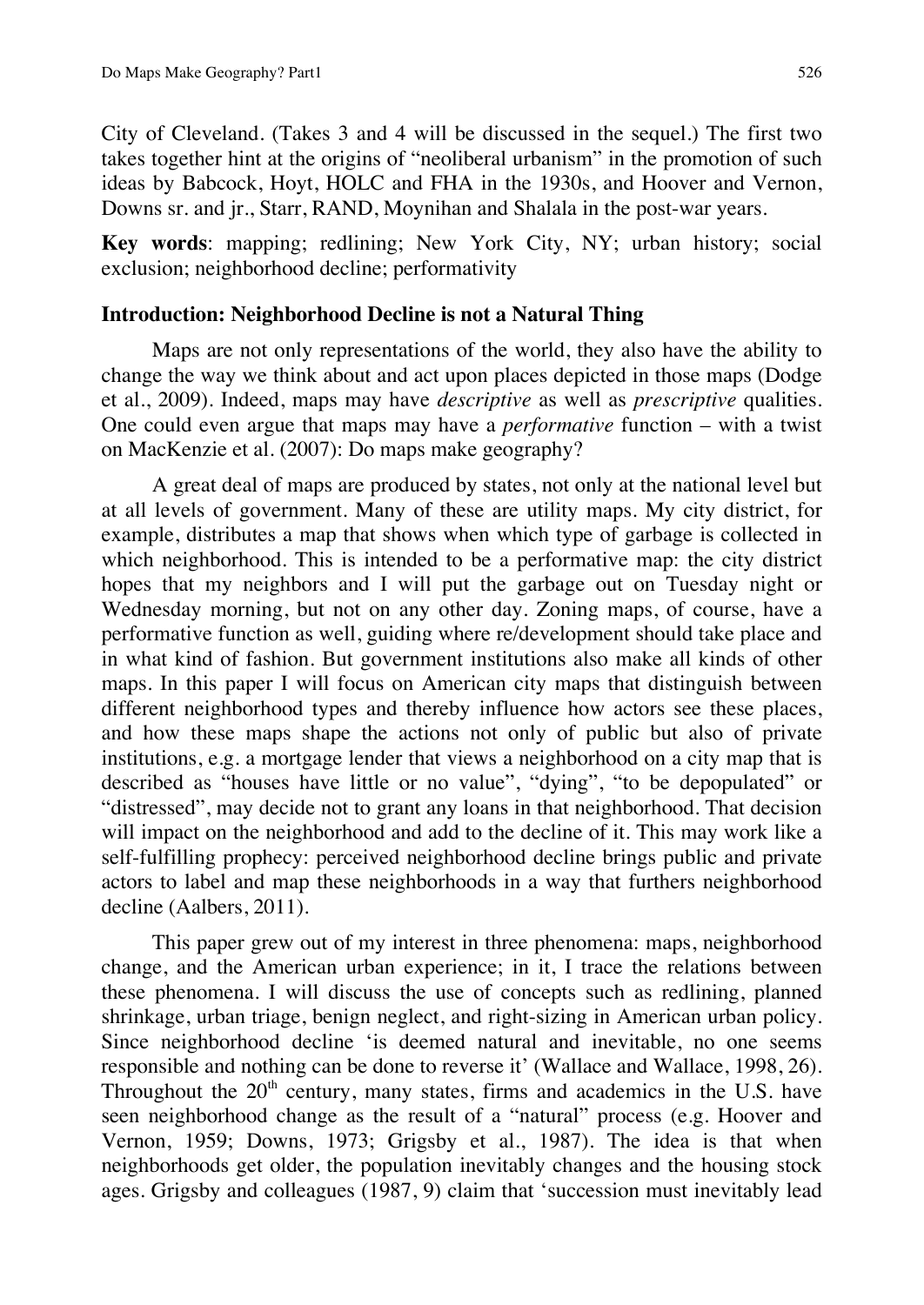to decline if there exists within the community a poverty population of substantial size.' Anthony Downs' life-cycle theory goes a step further by arguing that not only succession itself is a natural process, but also that neighborhood decline is inevitable for urban neighborhoods (Downs, 1973). In Downs' life-cycle theory of neighborhood change not only succession but all neighborhood decline is considered a natural consequence of an aging building stock.

The problem with the conceptualization of neighborhood decline as natural, is that it ignores locally contingent conditions as well as the actions of governments, lenders, mortgage and real estate brokers, landlords and developers. In reality, both public and private actors do not simply limit their risk in lowincome neighborhoods, but actively and passively structure the process of neighborhood decline, e.g. by producing maps that not only *describe* but also *prescribe* neighborhood decline. The withdrawal of mortgage loans and insurance, city services, and investment more generally speaking, demonstrates the ways states and firms act upon perceived neighborhood decline and contribute to the social, physical and symbolic construction of neighborhood decline. It is important to understand that mapping decline is not just a description or symbolic construction of decline, but also an intervention into processes of decline, a theme to which I will return in the next section.

Concepts like "neighborhood succession", "life-cycle" and "filtering" that are used to explain what is seen as the *natural* operation of the real estate market, distort the actual processes of neighborhood decline by obscuring agency as well as the social construction of place (Gotham, 2002). Explanations that equate the decline of a social group to the decline of a place are not only limited in their explanation, but also ultimately static, because they do not acknowledge the often high turnover in these kinds of neighborhoods. Appreciation and devaluation of neighborhoods are two sides of the same coin because the formation of submarkets and the dynamic between those different submarkets is essential to extract profits through the built environment. As Harvey (1985) has convincingly argued, the built environment is shaped to meet the requirements of capital accumulation. As a result, states, lenders, brokers, developers and landlords play a significant role in restructuring neighborhoods and in re/creating housing submarkets (Harvey, 1985; King, 1987; Knox, 1991).

Rather than viewing neighborhood decline as natural, this paper uses a socalled socio-spatial approach that argues that neighborhood change is not only the result of demographic change and changing housing preferences or of structural changes in the economy, but also, and often primarily, of the actions of abstract space makers such as states, lenders, brokers, developers and landlords (Feagin and Parker, 1990; Gottdiener, 1994; Gotham, 2002; Aalbers, 2006). This approach, building on seminal contributions by Lefebvre (1991), Harvey (1985), Smith (1979) and Soja (1980), was developed as a response to natural models of neighborhood change, and to the invasion-succession model and Downs' life-cycle theory in particular. Without neglecting the primordial characteristic of space, the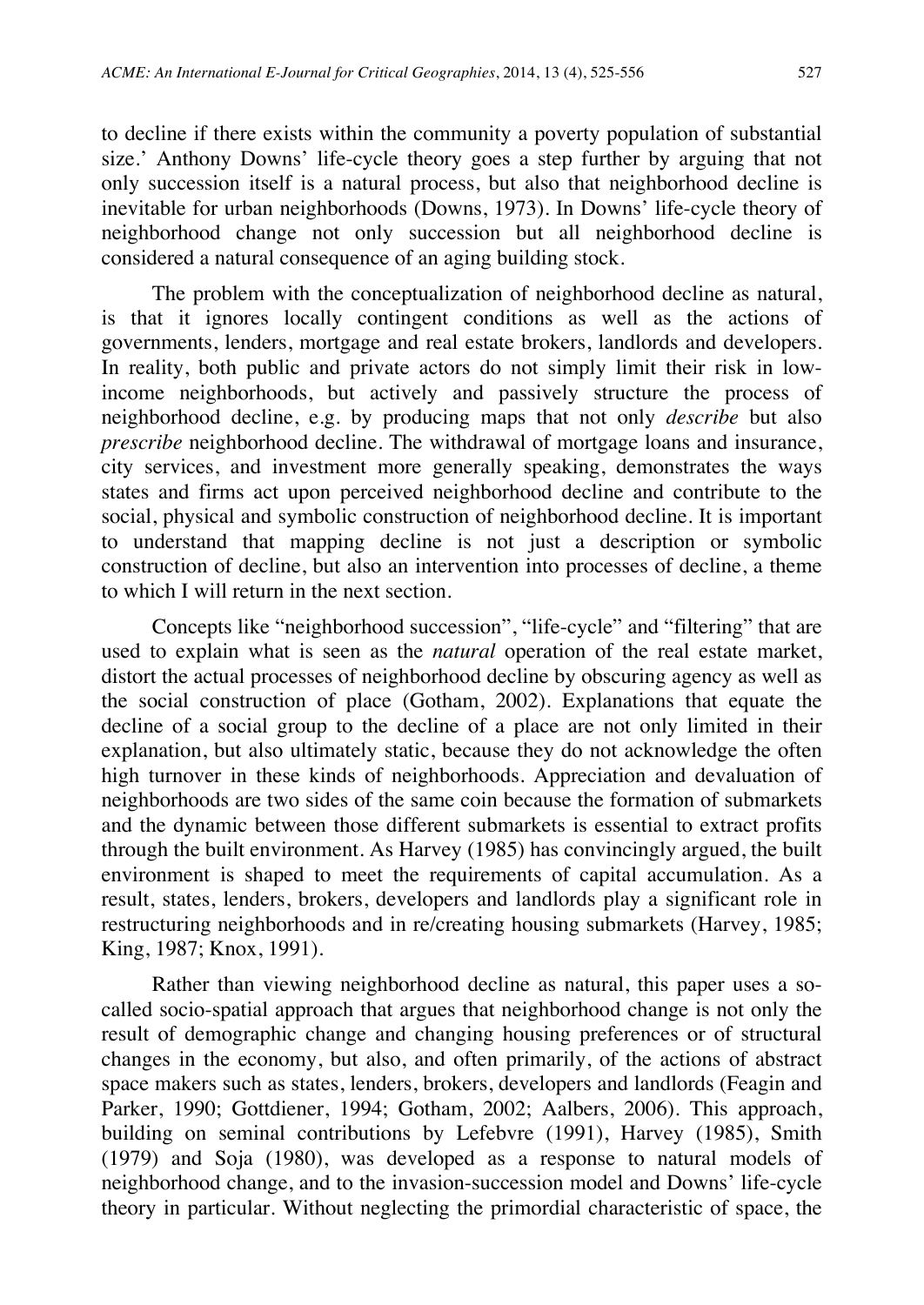socio-spatial approach sees space as a social product in which all aspects of life, whether economic, political or cultural, are negotiated through the operation of power relations (Soja, 1980; Gotham, 2002). The French sociologist and philosopher Henri Lefebvre (1991) makes an important distinction between social space and abstract space: social space refers to the how people think about the place where they live whereas abstract space refers to how government and real estate actors think about space for political or economic gain. Abstract space is a tool of power that produces a homogenizing, hierarchical representation of space. Maps by state institutions and real estate organizations are therefore tools of abstract space. Space is re/structured in a dialectic between abstract and social space makers; they act in relation to the other, although this can be in cooperative, conflicting or other ways.

According to the socio-spatial approach, abstract space makers are not merely automata of the price mechanism, who steer the *natural* operation of the market, but can actively structure the process of neighborhood change, through actions such as speculation, blockbusting, milking, redlining, pushing predatory loans, and prescribing shrinkage (Aalbers, 2006). Moreover, there is no such thing as the *natural* operation of the real estate market, just as there is no such thing as a *natural* market since the market itself is a *social* product (Smith, 1996, 62). A core assumption of the socio-spatial approach is that urban development does 'not develop out of an inevitable and unalterable structural necessity, but rather in a contingent manner; [it] result[s] from the conscious actions taken by individual decision makers in various class, race, gender, and community-based groups, acting under particular historical circumstances' (Feagin and Parker, 1990, 12). States as well as private actors such as lenders, brokers, developers and landlords should be seen as intentionally and unintentionally restructuring the local real estate market and thus possibly producing or contributing to process of neighborhood change (Gotham, 2002; Aalbers, 2006). This emphasis on agency brings people back into the analysis and emphasizes the centrality of action and conflict in determining the shape of the built environment.

The structure of this paper is as follows. The next section focuses on the practice of mapping and the use of maps. It takes the perspective that power/knowledge is embedded in maps, but that maps also have a potentially performative use: they may prescribe and channel certain behavior, both intentionally and unintentionally. Together, the introduction and the section on mapping set the stage for the subsequent discussion of four cases of decline and the role that maps played in re/imaging and re/structuring that decline. Take 1 discusses the state production of redlining maps from the 1930s until the 1970s. Take 2 focuses on ideas of "planned shrinkage", "urban triage" and "benign neglect" in late 1960s and 1970s New York City and beyond. The first two takes are followed by an intermediary conclusion. Takes 3 and 4 as well as the general conclusion, are presented in part 2 of this paper (Aalbers, 2014). Take 3 is a discussion of the post-Katrina planning and rebuilding of New Orleans and how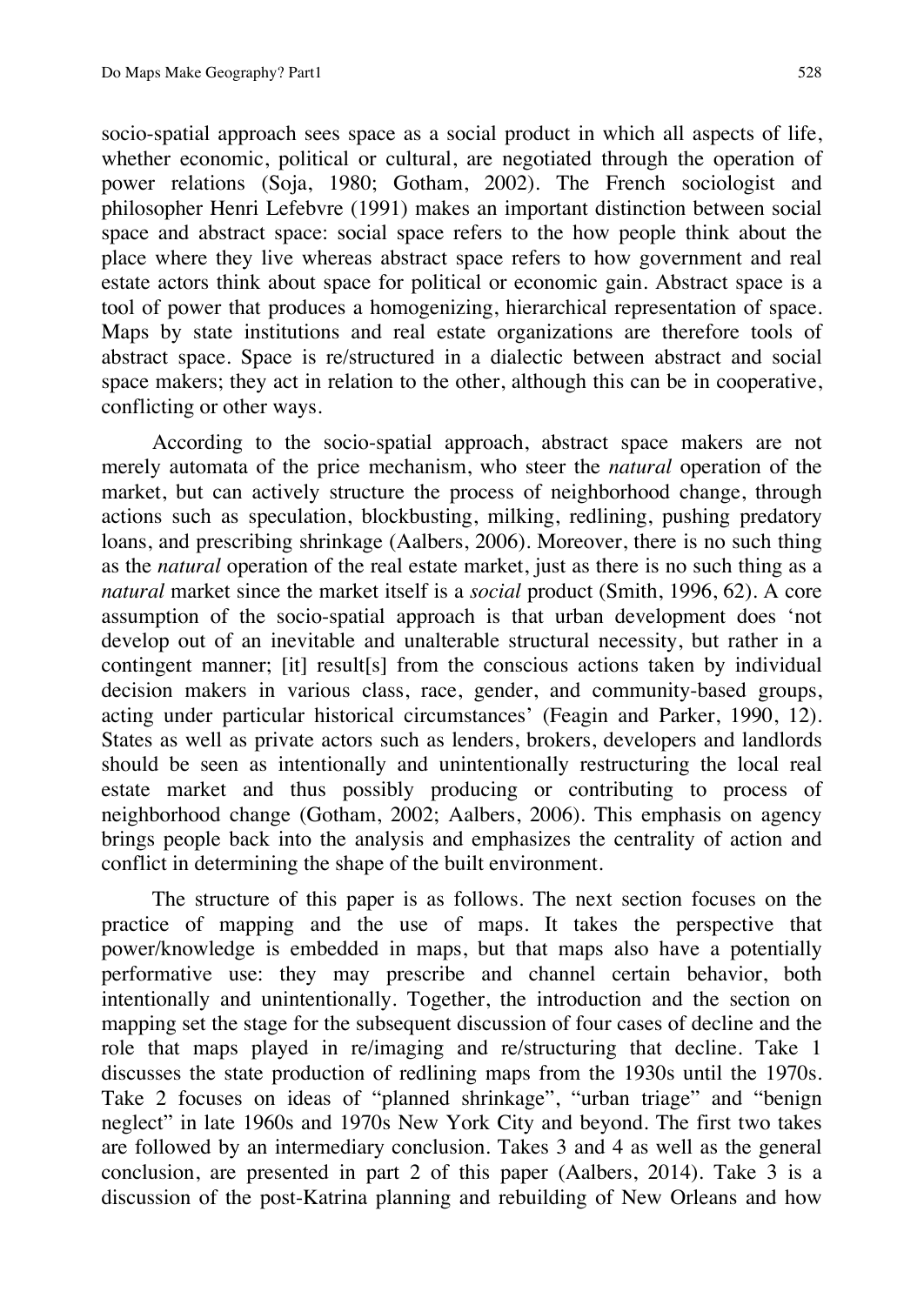these processes are imagined in maps produced by public and private entities. Take 4 focuses on urban decline and mortgage foreclosures in the City of Cleveland, and in particular on the mapping of "distressed" places. Finally, the concluding section argues that the federal government and cities around the U.S. use maps and neighborhood typologies to get rid of what they see as declining neighborhoods, but what they really get rid of is affordable housing. It could be argued that this is a form of "neoliberal urbanism" but if we go back to the 1930s and late 1960s and 1970s, it appears that the "old urban right" already won several significant victories in the war of ideologies.

### **The Performative Use of Maps**

Maps are not neutral and objective scientific accounts, even though that is exactly how they are constructed in positivism and some versions of realism (e.g. Lake, 1993; Schuurman, 2002). Like neighborhood decline, maps are socially constructed. 'Like all technologies, [maps] encompass ideologies which reify certain ways of thinking and doing over others' (Aitken and Michel: 1995, 17), but they also contribute to the social construction of place. Therefore, mapping should be studied in its political, economic and social context. An important element of studying maps politically and socially is the 'hierarchicalization of space' (Harley, 1989, 7) that is inherent to mapping but is generally taken for granted. Indeed, maps embody the formalization of knowledge: 'Spatial knowledge was ordered and the world made knowable through specific calculations of space for reasons of government and management' (Crampton and Krygier, 2006, 20; see also Crampton, 2003). Habermas (1981) has argued that organizations systematically manipulate communications in order to conceal possible problems and solutions and thereby misrepresent facts and expectations. Organizations use language and communicative actions, including maps, to convey different images and realties of space (Forester, 1989). The map is used precisely because it appears to be neutral, scientific, and an accurate reflection of reality. Therefore, the map is the perfect vehicle for manipulating communicative action as well as political and economic agendas (Aitken and Michel, 1995). These agendas may be encoded in maps; when they are successfully encoded, these agendas seem to represent the places being mapped (Schuurman, 2002, 80).

Maps are not external to power relations, but are stylized and formalized expressions of re/producing power/knowledge, denoting the ways knowledge re/production is embedded in and essential to social relations of power (Foucault, 1980). In a Foucauldian sense we can see 'the omnipresence of power in all knowledge, even though that power is invisible or implied, including the particular knowledge encoded in maps and atlases' (Harley, 1989, 3). For Foucault (1980) systems of domination include not only the formal apparatus of the state but also academic and applied fields of knowledge. This comes close to Gramsci's notion of hegemony as he proposes that 'elites [and states] exercise political domination not only through direct coercion and control of resources but also through the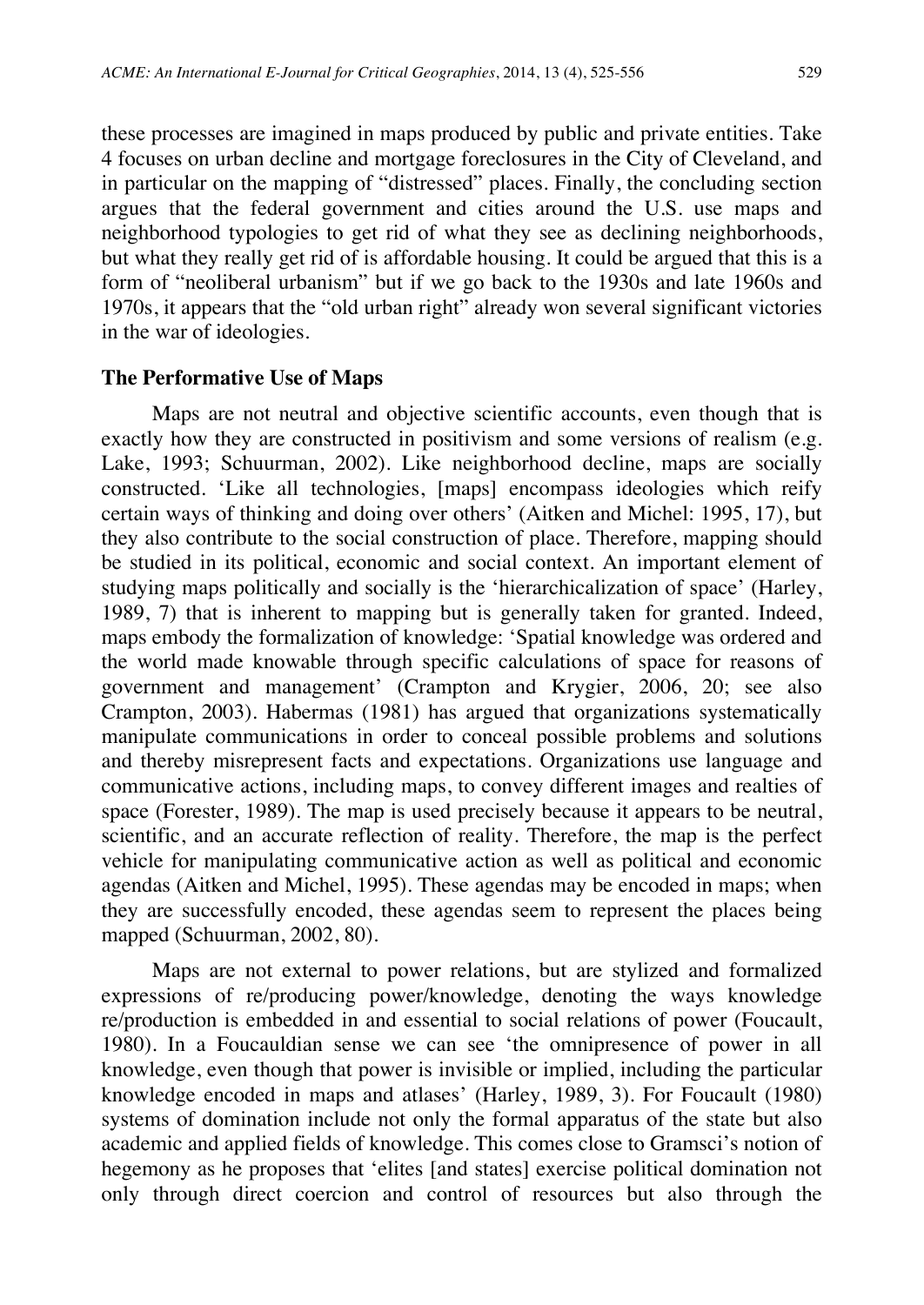establishment of ideologies that legitimate their role' (Orlove, 1991, 29 on Gramsci, 1971). Power is exerted *on* cartography, but it is also exercised *with*  cartography (Harley, 1989). 'All this is power *with* the help of maps. It is an external power, often centralized and exercised bureaucratically, imposed from above, and manifest in particular acts or phases of deliberate policy' (Harley, 1989, 12). But in a Foucauldian sense there is also the power internal to cartography, focusing on

the political effects of what cartographers do when they make maps. Cartographers manufacture power: they create a spatial panopticon. It is power embedded in the map text. … Power comes from the map and it traverses the way maps are made. The key to this internal power is thus cartographic process. By this I mean the way maps are complied and the categories of information selected; the way they are generalized, a set of rules for the abstraction of the landscape; and the way various rhetorical styles that also reproduce power are employed to represent the landscape. … The world is disciplined. The world is normalized. … Just as in factories we standardize our manufactured goods so in our cartographic workshops we standardize our images of the world. (Harley, 1989, 13)

For Harley, mapping implies not only revealing, but also creating knowledge. In this process many subjective decisions are made about what information to include and exclude, and what the map should communicate. In this sense, maps are the materialization of the ideologies of its creators. 'Maps are thus the product of privileged and formalized knowledge about the world. And, in this sense, maps are the products of power and they produce power' (Kitchin and Dodge, 2007, 332, in a discussion of Harley's work). The important question is therefore: what kind of concepts and theories are embedded in maps (see also Crampton and Krygier, 2006, 21)? It starts from the idea that a critique of mapping can uncover how power/knowledge is represented and reproduced in and through maps.

For Harley, 'The problem was not the map *per se*, but the bad things people *did* with maps' (Wood, 1993, 50). Kitchin and Dodge (2007) suggest that we should not simply reveal the politics of mapping but challenge the ontological status of the map. To them, Harley is highlighting the ideology inherent in maps (exposing the truth hidden underneath) rather than questioning the project of mapping *per se*: 'maps *emerge* through practices and have no ontological status' (Kitchin and Dodge, 2007, 331). Kitchin and Dodge (2007, 334) suggest that we should focus on 'genealogies of how cartography has been naturalized and institutionalized across space and time as particular forms of scientific practices and knowledges'. They seem to equate the idea that maps represent geography with the idea that a map is seen as a coherent, stable and scientifically neutral product. Such an equation is unnecessary. It is possible to critically assess maps and mapping without suggesting they are coherent, stable and scientifically neutral. The questioning of mapping *per se*, as they suggest, is a very useful activity, but that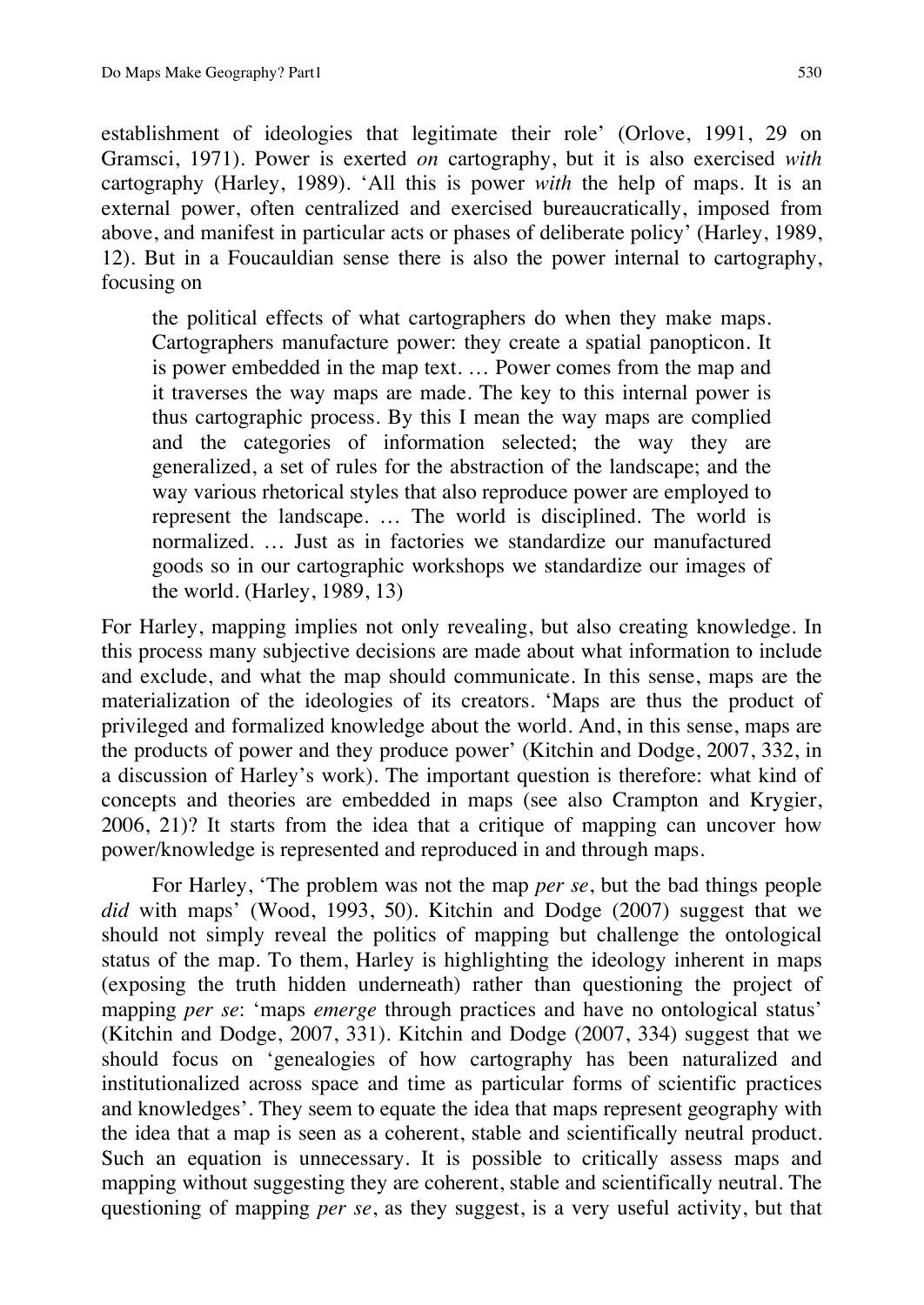does not mean that revealing the ideology behind maps and mapping becomes a useless activity. One does not have to choose between questioning the ontological status of maps and questioning the re/production of ideology and geography inherent to mapping. This paper appreciates the view that 'maps are fleeting, contingent, relational and context-dependent, emerging through transductive processes to solve relational problems' (Dodge and Kitchin, 2007, 343), but in contrast to Dodge and Kitchin, it also suggests that cartography is both processual *and* representational in nature. The map does not precede the territory: 'map and territory become implicated mutually in one another' (King, 1996, 173). Generally speaking, there is a territory before the map: mapping does not make the territory, but maps have the potential to reterritorialize, i.e. to remake the territory. Or in other words, mapping and territorializing are co-constitutive, co-created and coevolving, embracing elements of both description and prescription.

Like Kitchen and Dodge (2007), Wood (2003) and Crampton (2003) have also questioned the project of cartography itself. Crampton (2003, 51) suggests that the critique should move beyond critiquing existing maps to examine and break through 'the boundaries on how maps are, and our project and practices with them.' Likewise, Pickles (2004, 67) has argued that maps are not representations of the world, but inscriptions that do or do not work in the world; and Krygier and Wood (2009) have argued that maps are not representations so much as propositions or arguments. The key to deconstruct mapping is that maps are both: maps can be *both* inscriptions that do or do not work in the world *and* representations: maps both represent and produce territory/geography. Indeed, maps and spaces are coconstitutive (Del Casino and Hanna, 2006). Although many critical geographers maintain an implicit duality between production and consumption, and between representation and practice, 'maps and mappings are both representations and practices (read: performances) simultaneously' (Del Casino and Hanna, 2006, 36). In other words: 'maps *make* reality as much as they represent it. … [Maps] actively construct knowledge, they exercise power and they can be a powerful means of promoting social change' (Crampton and Krygier, 2006, 15, in a discussion of Pickles, 2004).

What is needed therefore is a focus on how maps as objects are tied to various practiced contexts: 'a greater concern with the context in which mapping takes places, and the ways the cultural text of the map is performed' (Perkins, 2004, 385). Performativity is the reiterative power of discourse to produce the phenomena that it regulates and constrains (Butler, 1993). When Perkins (2004) and Crampton (2009) speak of the performance of maps, they refer mostly to maps as cultural practice, but I think we can take the notion of performativity further by seeing maps not only as something through which power if performed (à la Foucault or Butler), but also as having an intervening power, i.e. maps can also be performative utterances where stating something is also doing something and thereby changing or intervening in the course of events. In other words, while there is a lot of talk about maps as performance and how maps embody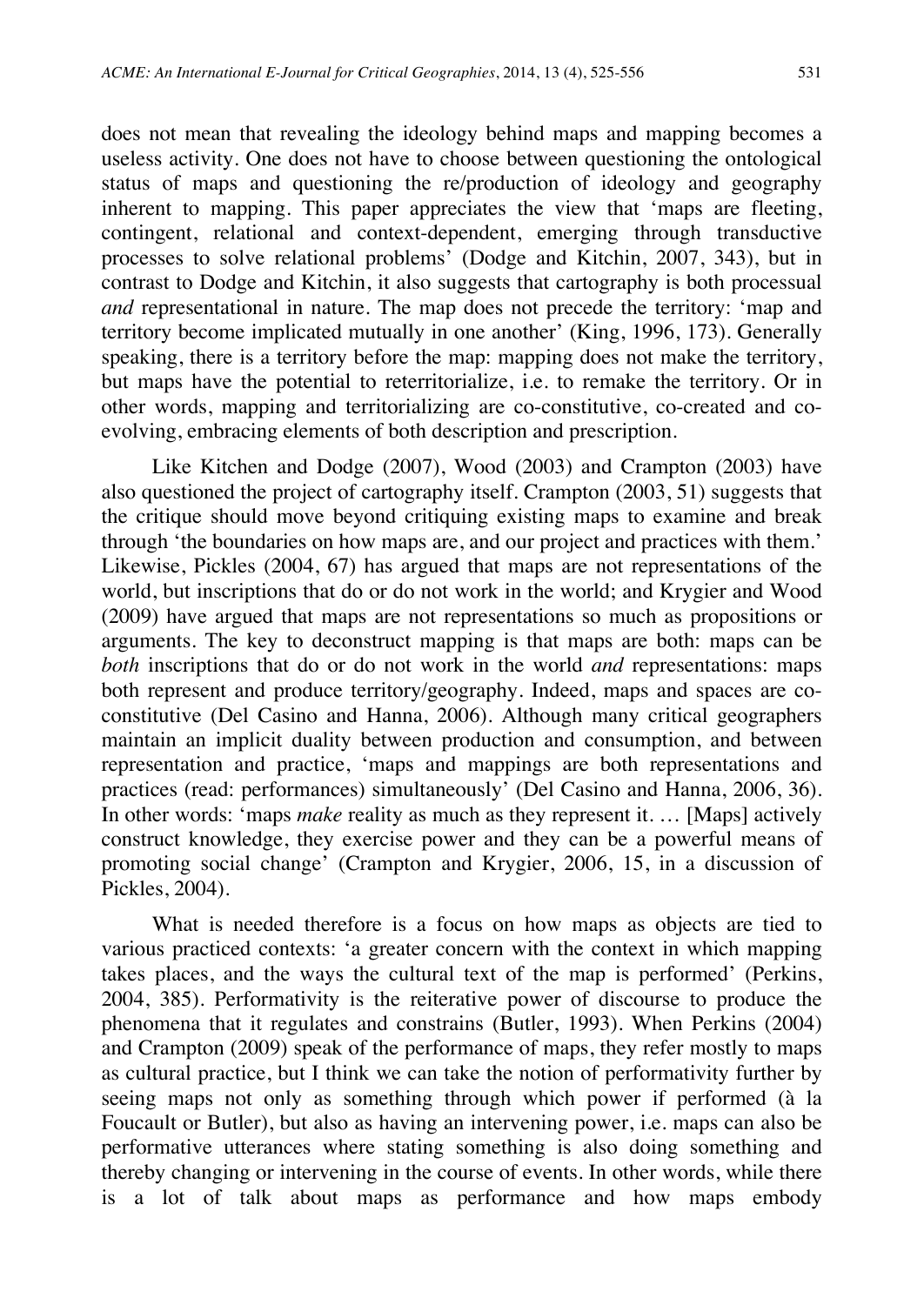power/knowledge, the mapping literature is not very explicit about how maps contribute to *changing* the geography of places – which is what I aim to do in this paper by discussing several cases that demonstrate the performativity of mapping.

When I speak of performativity in this paper, I rely less on Butler and more on Austin, Callon and in particular MacKenzie. I'd like to go beyond the notion of mapping having a symbolic role, embodying cultural values and underpinning specific practices and argue that we should take the notion of performativity of maps one step further and in doing so I build on the "performativity of economics" thesis by Callon (1998) and MacKenzie (2006). MacKenzie (2006) has argued that economists do not simply produce knowledge about the economy; they produce the economy through their observations and measurements. MacKenzie builds on the work of Callon (1998) who has argued that economists contribute to the making of the economy rather than simply describing the economy, and on the work of Austin (1962) who has suggested that a performative utterance is a statement or expression that established its referent through the very act of uttering, e.g. by *saying* "I apologize" you bring the state of affairs into being, i.e. you are *making* an apology. In other words: the expression of something becomes part of shaping that something. Another example: if an important financial analyst says that stock X will crash, s/he makes it more likely that this stock will crash, thereby validating her/his assessment. (If, however, an unknown financial analyst would make such a statement, it might have no effect whatsoever – the perception of knowledge shapes power.) To Callon (1998, 2) the key is to see that the role of economics is performative rather than descriptive: economics 'performs, shapes and formats the economy, rather than observing how it functions.' There are different ways in which economics can relate to and act upon its objects: 'by observing them, by measuring them, by predicting them, by providing theories to explain them or instruments to regulate them, by spreading some functional technique about them, and so on' (MacKenzie et al., 2007, 6).

We can apply the "performativity of economics" thesis to mapping. The questions would then be: do cartographers make territory, or 'to what extent do cartographers author space?' (Del Casino and Hanna, 2006, 51). Since the notion of cartography itself is problematic (e.g. Wood, 2003; Dodge et al., 2009), we should be referring to the practice of mapping rather than merely to the people who make maps: do maps make geography? By re-interpreting Callon and MacKenzie, the argument would be that cartographers do not simply produce knowledge about geography; they produce geography through their observations and measurements. Mapping contributes to the making of geography rather than simply describing geography. By mapping a place you are *making* geography. In other words: the act of mapping a place becomes part of shaping that place. Mapping performs, shapes and formats geography, rather than merely observing how it functions. By observing places, measuring places, providing typologies of places, and predicting their future, mapping acts upon places and therefore 'mapping is a process of constant reterritorialization' (Kitchin and Dodge, 2007, 331).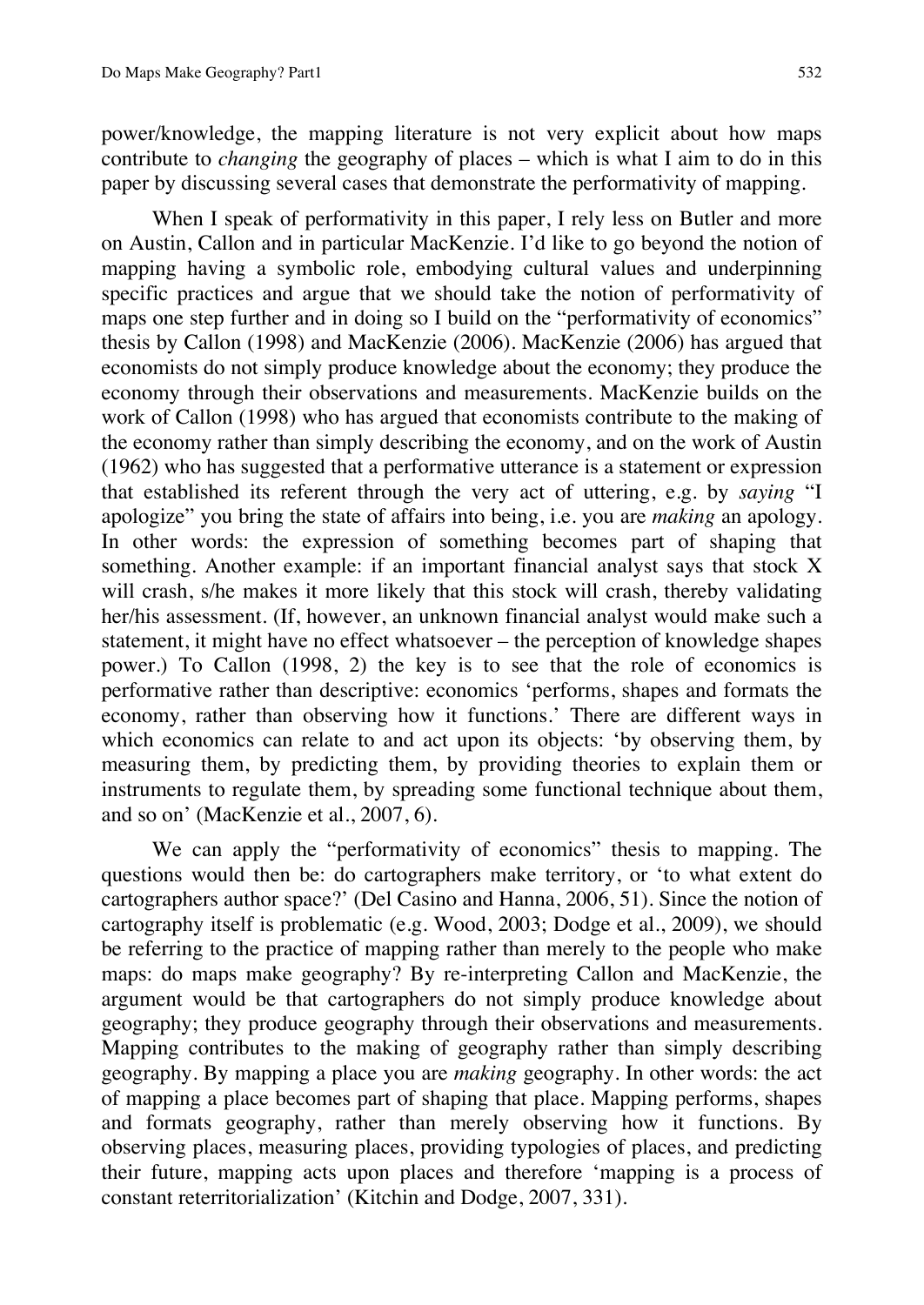In addition to "performativity of economics" thesis, I also take inspiration from the idea that 'Performativity, properly construed, is not an invitation to turn everything (including material bodies) into words; on the contrary, performativity is precisely a contestation of the excessive power granted to language to determine what is real' (Barad, 2003, 802). Material conditions should not be overlooked as

discursive practices are supported and sustained by material practices, not just by words. This calls for an analysis that takes matter and techno-scientific practices (Barad, 2003), including maps, serious. The political analysis of maps is not narrow, as Cosgrove (2008) has argued, as long as the analysis focuses on both the production and consumption of maps (Orlove, 1991; Del Casino and Hanna, 2006), as well as on the re/production of power/knowledge and ideologies (Harley, 1999; Aitken and Michel, 1995). Then, in a way, the map becomes the vehicle to study power/knowledge re/reproduction in action. Maps are a tool in furthering ideas, but never act in isolation. We need to understand how these maps are shaped by an ideology and how this ideology is being implemented through these maps, but also through other strategies  $-$  i.e., the map needs to be contextualized. Some of these strategies may not be place-based and place-exclusionary per se, but because of the geographies inherent to political implementation, and to the socio-economic geography of cities where these strategies are put into practice, they may, and often will, have palpable geographically-selective aspects – i.e., these strategies are part and parcel to re/producing and possibly challenging uneven development. These aspects must be studied alongside the maps because the socio-economics underlying any map and the "physical map" underlying any policy are connected: 'maps work (iteratively and differentially) by making connections to other representations and experiences of space' (Harris and Harrower, 2006, 5). The point about studying maps politically and socially is to elucidate these connections.

Studying the mapping of places of decline therefore means studying the history of ideas that have shaped these maps as well as the re/production of power/knowledge through these maps. Maps are not only an expression of power; they also have empowering and disempowering qualities. Mapping can help abstract space makers, in particular state institutions, not only in controlling and representing information, but also in forming new modes of partitioning, surveillance, manipulation and domination (Goss, 1995). Typically abstract space makers produce maps to further their political agenda under the banner of the neutral and scientific map. Yet, the labels, categories and typologies inherent to maps are far from neutral: they are 'more than merely descriptive labels. They become means of … claiming the future' (Sidaway, 2012, 8). Indeed, improper categorizations and representations of social space may result in increased segmentation (Goss, 1995). Maps are therefore socially constructed and possibly performative in nature. Like statistics, maps serve to "objectify" and "deideologize" the social world (Desrosières, 1998). Mapping involves the translation of subjective information into apparently objective information, thereby reducing complexity and simplifying the reproduction of systems of power relations.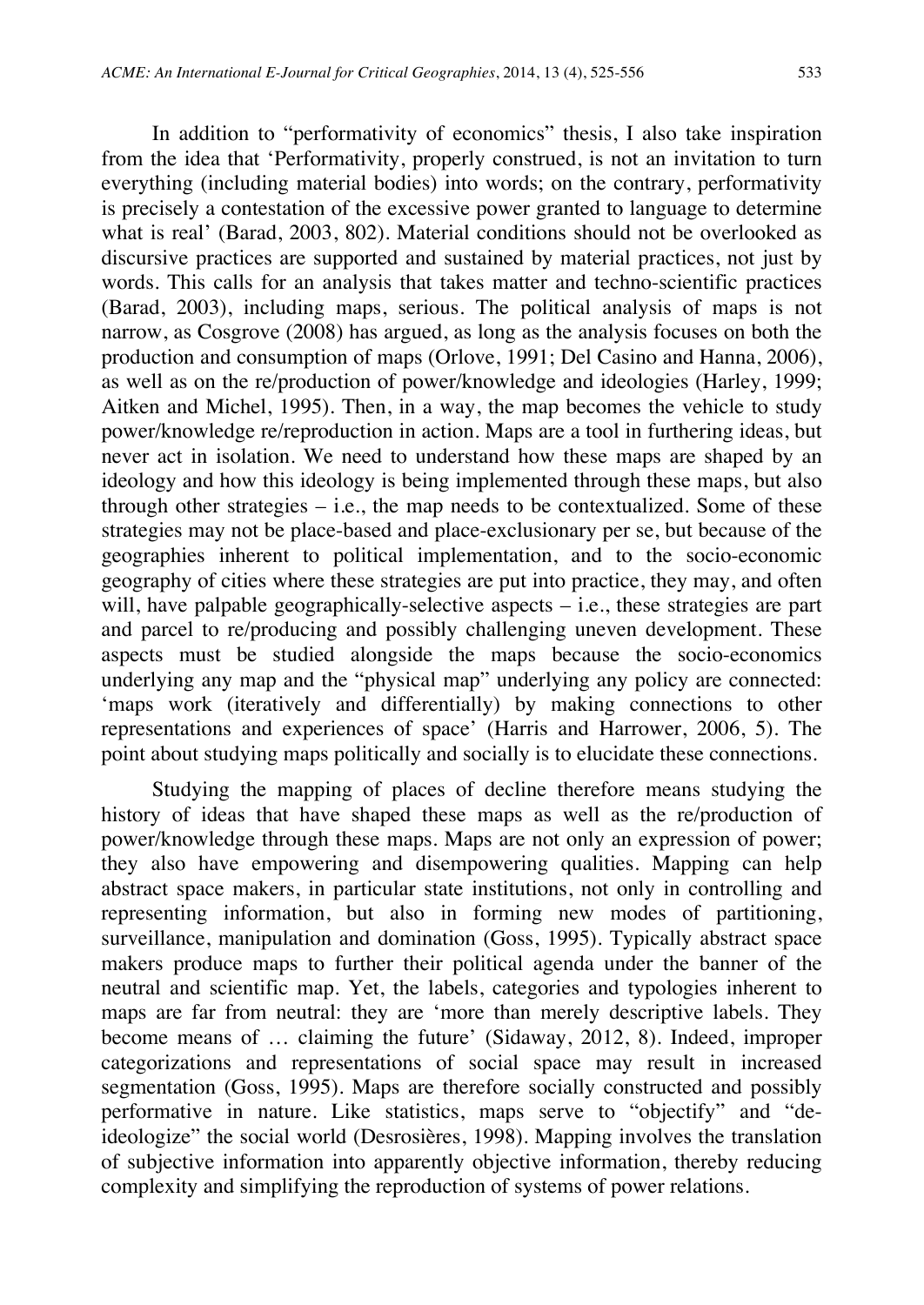Furthermore, the vocabulary of maps 'embodies a systematic social inequality. The distinctions of class and power are engineered, reified and legitimated in the map by means of cartographic signs. … [The map] hides and denies its social dimensions at the same time as it legitimates' (Harley, 1989, 7). Abstract space makers use the power of mapping. The processes of homogenization and standardization that are intrinsic to mapping (Wilson, 2011), effectively exclude the role of local knowledge and expertise (see Scott, 1998, 6), i.e. they exclude social space makers – an example of Habermas' (1981) "colonization of the life-world" as the expert systems of the domain of substantive rationality, i.e. mapping by abstract space makers, force their way into the domain of substantive rationality, i.e. the life-world or social space. In other words, mapping can be a performance of power/knowledge over social space (Foucault, 1980; De Certeau, 1984; Lefebvre, 1991; Goss, 1995) and thereby contribute to the production of space.

Mapping has changed tremendously in the last few decades: it has been opened up to mapping from below, to rival and counter-mapping, to critical, decolonized, participatory, community and feminist mapping, GIS and cartography (e.g. King, 1996; Brown and Knopp, 2008; Elwood, 2008; Crampton, 2009b) – i.e. to mapping by social space makers. Mapping is now open to practices of resistance (Crampton, 2009b), to organizing diversity (Martin and Holloway, 2005) and to alternative geographical imaginations, but that does not imply the power of maps created by government institutions and think tanks has withered. Different map producers are seen to have different claims to authority, objectivity and power. Although this is exactly what these new forms of mapping are trying to counter, the image and indeed the power of institutional mapping often remains strong. As King (1996, 17) argued in a slightly different context: 'To blur the distinction between map and territory is … to create the possibility of change, although we should not underestimate the power with which particular mappings can continue to impose themselves even against our will.'

## **First Take: Government Redlining Maps**

The first take on the performativity of maps comes from the governmental redlining maps of the 1930s. The Wall Street crash of 1929 and the subsequent economic crisis had severe consequences for the American housing market. Widespread unemployment made it impossible for many homeowners to pay off their mortgage loans, resulting in foreclosures. In the early 1930s the average number of foreclosed mortgage loans was 250,000 per year and at some point exceeding more than 1,000 per day; half of all residential mortgages in the U.S. were in default. One response to the crisis was the creation of the Home Owners' Loan Corporation (HOLC) under the Roosevelt Administration. The HOLC was designed 'to provide emergency relief to homeowners by refinancing or purchasing defaulted mortgages' (Dennis and Pinkowish, 2004, 7), i.e. to prevent foreclosures. Thanks to the HOLC tens of thousands of borrowers were kept from losing their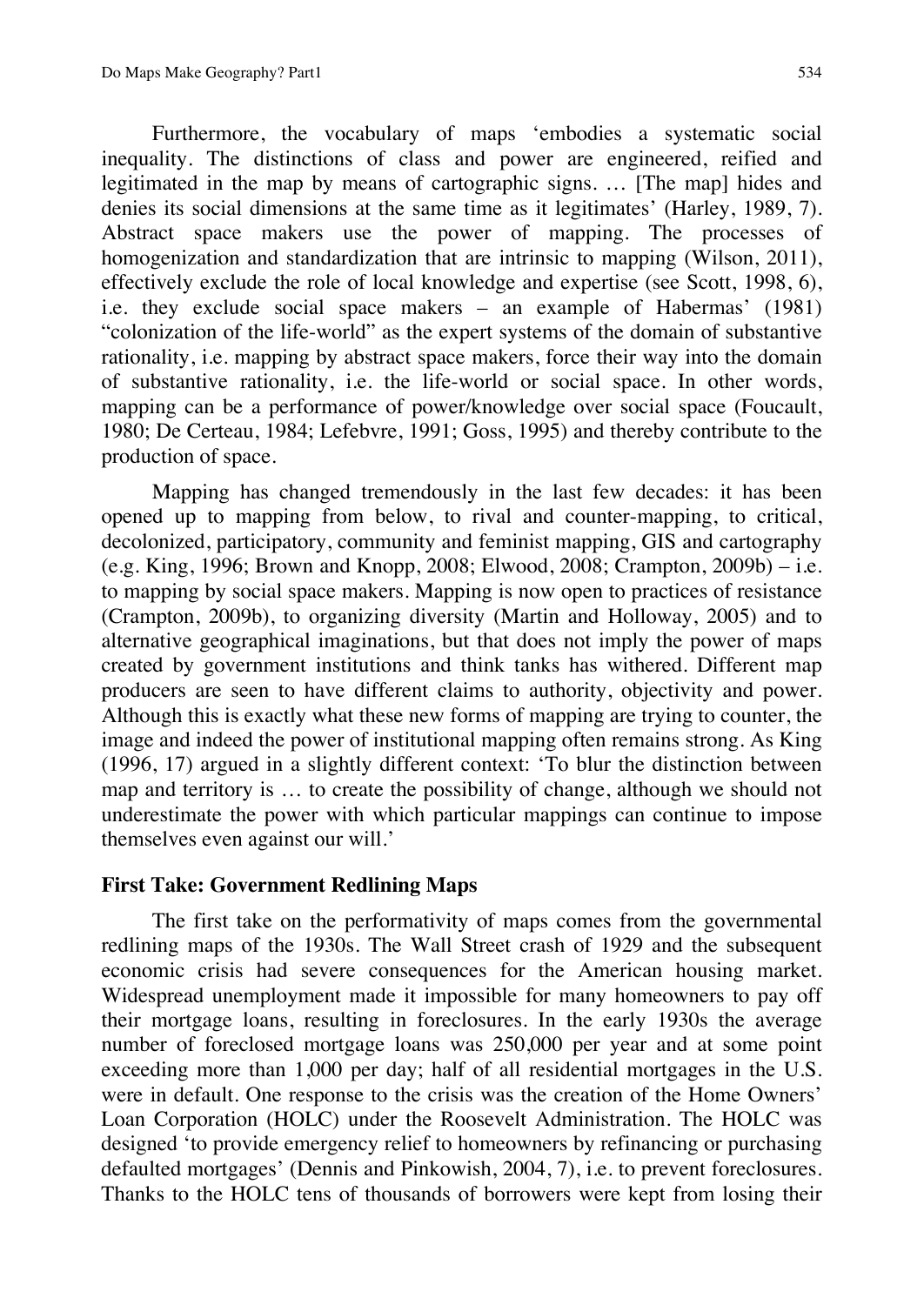homes in the mid and late 1930s and, in addition, it refinanced more than one million mortgages, all on relatively low-interest rates (Gotham, 2002, 53). But by developing a neighborhood rating system, the HOLC was also instrumental in implementing and institutionalizing redlining practices. Mortgage redlining is the identification in abstract space of a neighborhood where no mortgage loans are granted (Aalbers, 2011).

The HOLC developed a neighborhood rating and mapping system comprising four colors corresponding to four different numbers and four different letter codes (Jackson, 1985, 197-200):

- Green, First-grade or A referring to homogeneous neighborhoods, hot spots in demand as residential locations in good times and bad; American business and professional men.
- Blue, Second-grade or B referring to stable, still good, still desirable areas that had reached their peak.
- Yellow, Third-grade or C referring to definitely declining, heterogeneous neighborhoods that attract undesirable elements and are infiltrated by a lower grade population.
- Red, Fourth-grade or D referring to neighborhoods in which the things taking place in C areas have already happened as a result of detrimental influences in a pronounced degree and where houses have little or no value today, having suffered a tremendous decline in values due to the colored element now controlling the district.

According to Jackson (1985), Jewish neighborhoods, even the stable and affluent ones, would never be considered First-grade, while Black neighborhoods were by nature considered unstable and declining or depressed and habitually colored red. Crossney and Bartelt (2005), however, claim that the connection between race and lending is less strong, even though they acknowledge it is clear that black and mixed areas were more often redlined than homogenous white areas.

Although the HOLC is often blamed for introducing redlining policies and practices, it is important to note that the HOLC was following dominant ideas in real estate and mortgage markets, already practiced at the local level. One of the factors on which the redlining maps were based was an assessment of the possibility to attract mortgage loans (Greer, 2012). Indeed, the HOLC may not have *introduced* redlining, but it did *implement* and *institutionalize* redlining policies (Aalbers, 2011): it gave lenders an excuse not to grant mortgage in certain areas. As a government institution it did institutionalize already existing policies of redlining into government policies by designing redlining maps for more than 200 American cities. Fourth-grade, red-colored neighborhoods were no exception, but more common on some city maps than others. While the map of St. Louis County, for example, only shows a small number of neighborhoods colored red, the map of the city of Newark, NJ is full of redlined neighborhoods and no single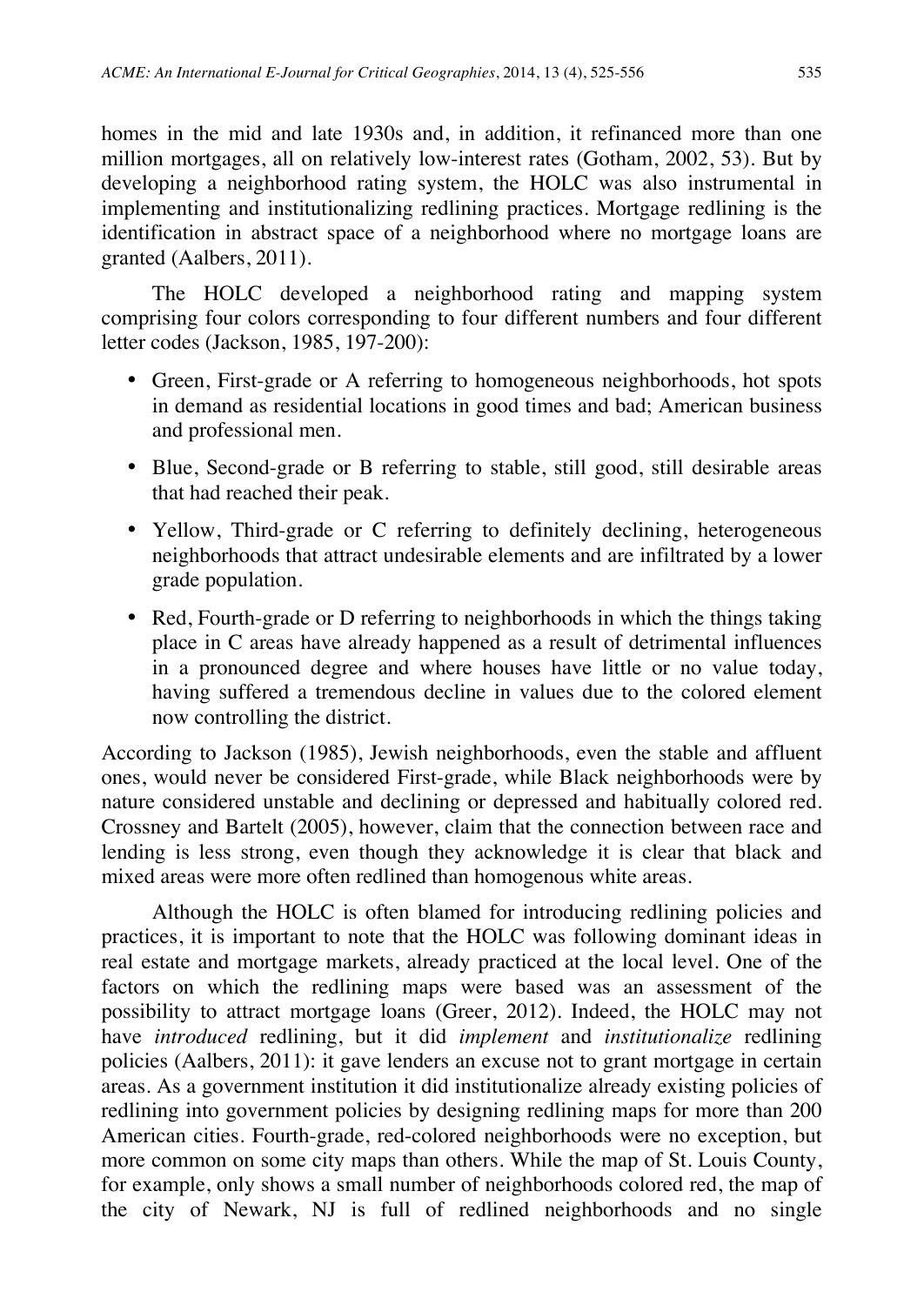neighborhood in Newark is colored green. Figure 1, the map for the city of Baltimore, shows a classic pattern: inner-city neighborhoods surrounding the central business district are colored red, the next ring of neighborhoods and the older suburbs are largely colored yellow, while newer suburbs – albeit with a few exceptions – are colored blue or, less common, green. In addition, in a few years time, the number and size of redlined areas could dramatically increase as Hillier's analysis of the HOLC Residential Security Maps for Philadelphia clearly shows: in two years time the share of city-land redlined almost doubled to 34%, as shown in Figure 2 (Hillier, 2003).

**Figure 1. Redlining map of Baltimore, 1930s. (Source: National Archives, Washington, DC)2**



 $2$ <sup>2</sup> These maps are in the public domain and developed by a public organization.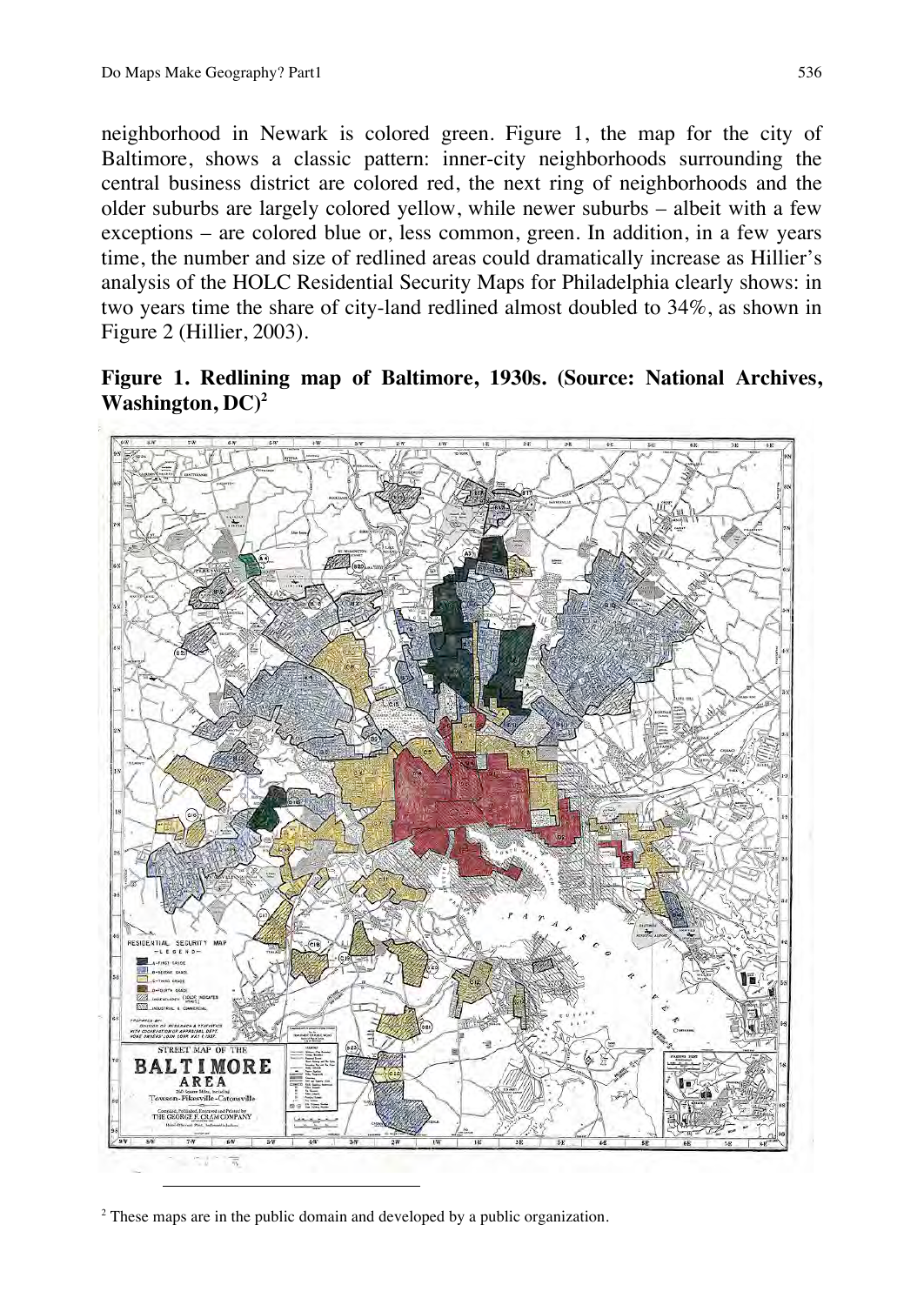

**Figure 2. Redlining map of Philadelphia, 1930s. (Source: National Archives, Washington, DC)**

Not only the HOLC and private mortgage lenders but also by the Federal Housing Administration (FHA) implemented redlining practices. The FHA, established in 1934 under the Roosevelt administration, was created to insure private mortgage loans. (The Veterans Administration, created in 1930, started doing the same in the late 1930s.) A borrower pays a loan premium for an FHAinsured residential mortgage loan; the premiums are used as reserves and would flow to the lender in case an insured borrower defaulted. The FHA helped to encourage suburbanization, but also 'hastened the decay of inner-city neighborhoods by stripping them of their middle-class constituency', because 'in practice, FHA insurance went to new residential developments on the edges of metropolitan areas, to the neglect of core cities' (Jackson, 1985, 206; see also Mollenkopf, 1983; Rusk, 1999, 82-100). William Julius Wilson has explained how FHA's redlining policies have contributed to disinvestment and abandonment – and thereby to neighborhood decline:

The more rapid the neighborhood deterioration, the greater the institutional disinvestment. In the 1960s and 1970s, neighborhoods plagued by heavy abandonment were frequently redlined (identified as areas that should not receive or be recommended for mortgage loans or insurance); this paralyzed the housing market, lowered property values,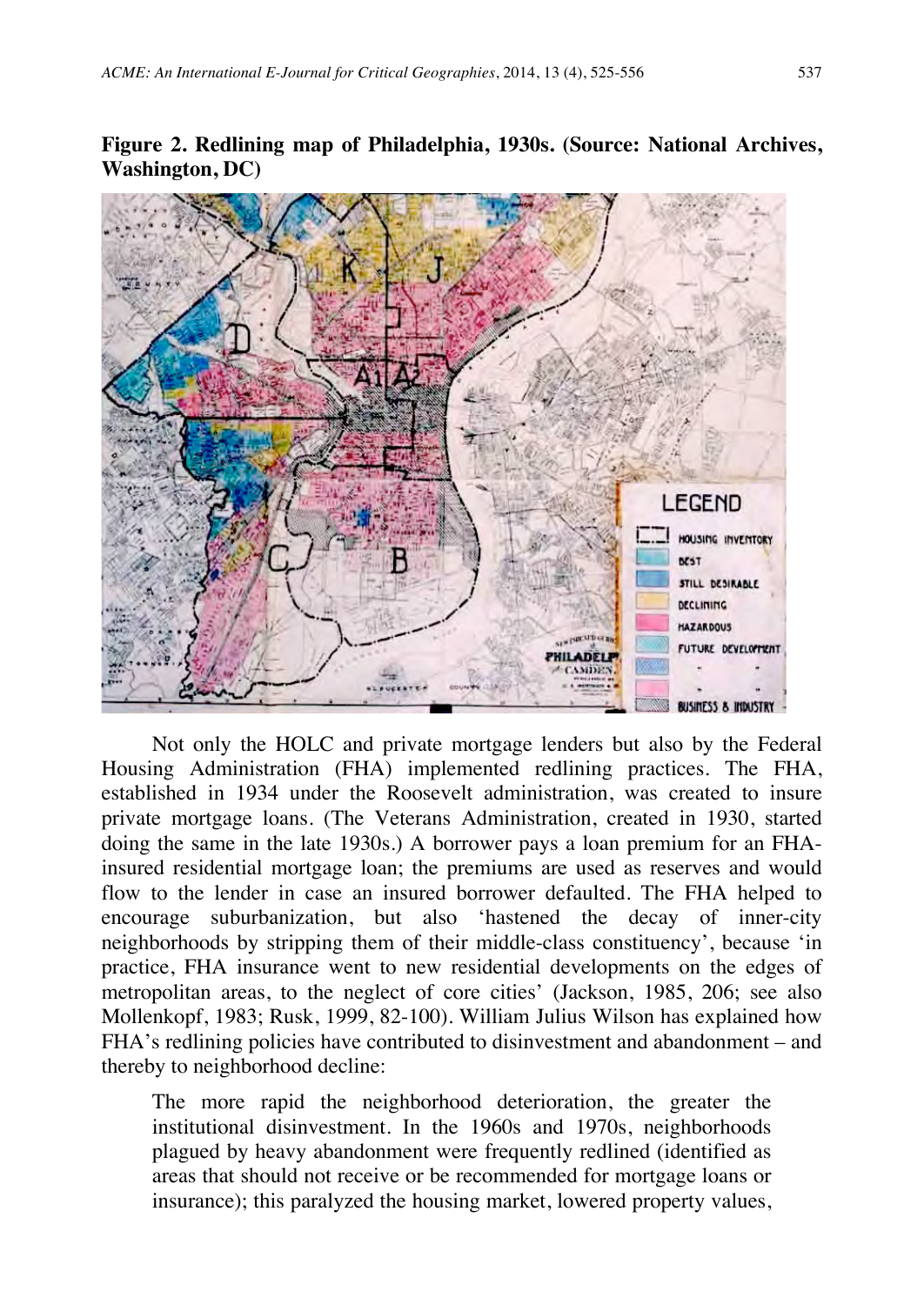and further encouraged landlord abandonment. … The federal government contributed to the early decay of inner-city neighborhoods by withholding mortgage capital and by making it difficult for urban areas to retain or attract families able to purchase their own homes. … The mortgage program was selectively administered by the FHA, and urban neighborhoods considered poor risks were redlined – an action that excluded virtually all the black neighborhoods and many neighborhoods with a considerable number of European immigrants. … By manipulating market incentives, the federal government drew middle-class whites to the suburbs and, in effect, trapped blacks in the inner cities. (Wilson, 1996, 40)

The inner city areas were in part overlooked because they had lower appraised values for housing and FHA simply did not grant insurance in many of these areas. While FHA insurance was meant as a public back-up to ensure the provision of mortgage loans, the FHA, like the HOLC, redlined areas in which private actors were also less likely to grant mortgages, or would only grant mortgages under less advantageous conditions, such as higher down-payments and higher interest rates. Jackson concludes his groundbreaking work by claiming that the

FHA also helped to turn the building industry against the minority and inner-city housing market, and its policies supported the income and racial segregation of suburbia. … FHA exhorted segregation and enshrined it as public policy. Whole areas of cities were declined ineligible for loan guarantees; as late as 1966, for example, FHA did not have a mortgage on a single home in Camden or Paterson, New Jersey, both declining industrial cities. This withdrawal of financing often resulted in an inability to sell houses in a neighborhood, so that vacant units often stood empty for months, producing a steep decline in value. (Jackson, 1985, 213)

Gotham in his study of uneven development in Kansas city throughout the  $20<sup>th</sup>$ century arrives at a similar conclusion arguing that the FHA's 'insurance system and home ownership subsidies established a racially dual home financing market by refusing to insure mortgages in areas not covered with a racially restrictive covenant, thus denying mortgages to Black families, and channeling capital into suburban housing construction' (Gotham, 2002, 63). Finally, the Douglas Commission report states that: 'There was a tacit agreement among all groups – lending institutions, fire insurance companies, and the FHA – to block off certain areas of cities with "red lines", an not to loan or insure within them' (National Commission of Urban Problems, 1969, 101).

In the mid and late 1960s the FHA was forced to change its policies and make mortgage insurance available in formerly redlined and yellowlined areas. In 1968, discrimination in housing, including mortgaging, became legally prohibited through the Fair Housing Act. Unfortunately, it is too easy to argue that the legal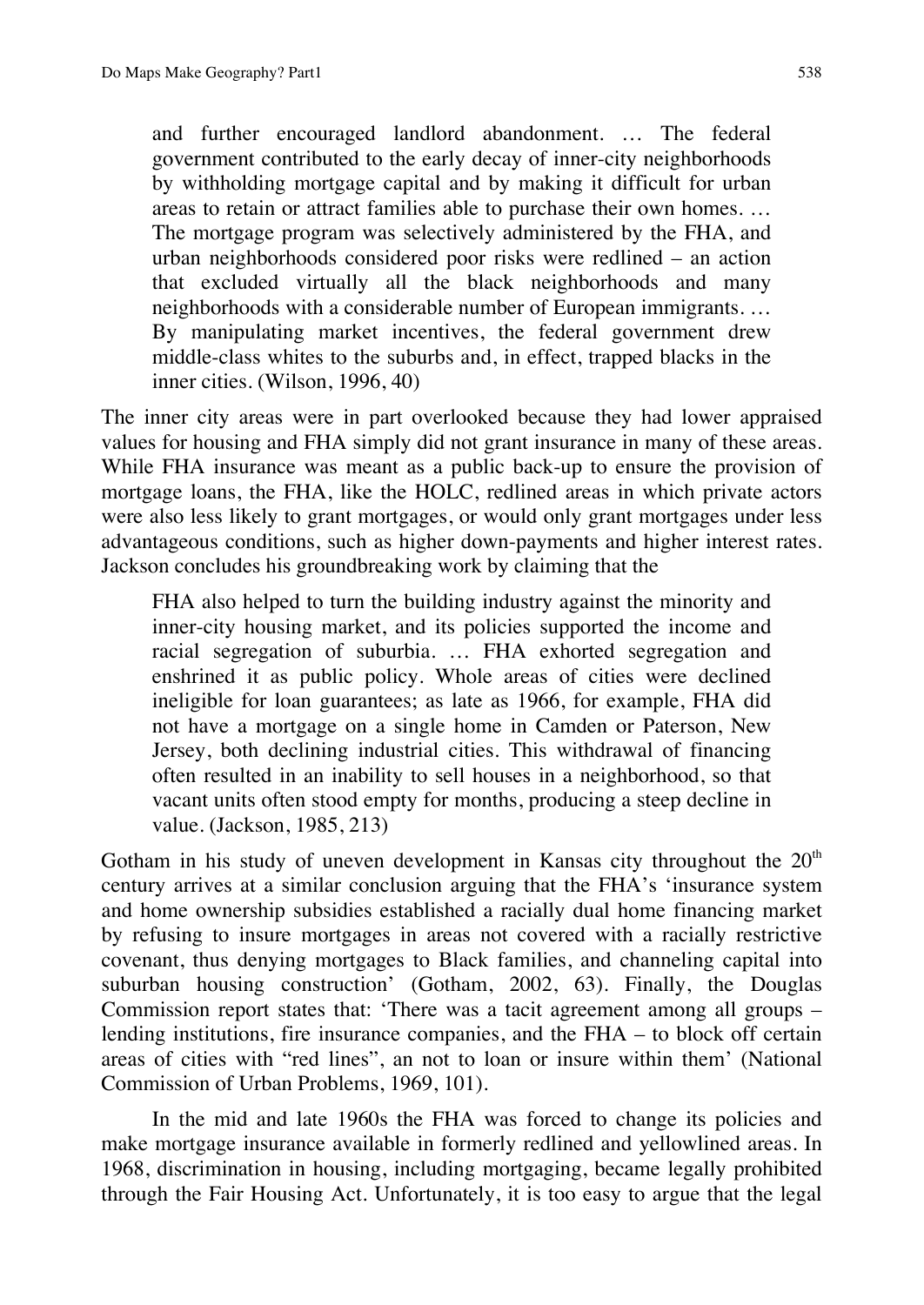battles against redlining have completely rendered it a thing of the past. Research from the 1980s and 1990s often uses HMDA data to demonstrate the continuation of redlining (for an overview, see Dymski, 2006; Aalbers, 2011). Recent evidence of outright redlining is, however, scarce. It could be argued that redlining has been replaced by subprime and predatory lending (see Take 4), but it could also be argued that redlining is masked by cherry-picking behavior or by lenders demanding borrowers to take out public of private mortgage insurance (Aalbers, 2011; Ross and Tootell, 2004; Wyly and Holloway, 1999).

Metzger (2000) draws parallels between the neighborhood classification of the HOLC from the 1930s, Hoover and Vernon's neighborhood decline stage model for the Regional Plan Association of New York (1959), and the Downsinspired stage model of neighborhood decline written by the Real Estate Research Corporation but published by the Department of Housing and Urban Development (RERC, 1975). Metzger demonstrates how the origin of these neighborhood typologies is in Frederick Babcock's textbook *The Valuation of Real Estate*, in which Babcock (1932, 75) wrote:

A residential district seems to go through a very definite and inevitable course of development when not affected by forces which can entirely change its use. This cycle is characterized by the gradual decline in quality of people through the years accompanied by population increases and the more intensive residential use of ground.

Babcock continued his career in 1936 as the chief underwriter of the FHA where he wrote their *Underwriting Manual* (1938) that warned against "inharmonious racial or nationality groups" and where he was instrumental in developing FHA's redlining policies. Since Babcock's underwriting manual incorporated HOLC's classification, which in turn was inspired by Babcock's earlier work, there is reason to believe that it was Babcock who came up with HOLC's neighborhood typology in the first place. Alternatively, there was close cooperation between Babcock and the HOLC, resulting in a mutual flow of ideas. The underwriting manual was updated several times, but it continued to use Babcock's typology in rating neighborhoods long into the 1960s. Babcock's work formed the basis for FHA's redlining policies, but also for subsequent studies of neighborhood typologies. Many of Babcock's ideas were also found in Homer Hoyt's 1939 study for the FHA. Greer (2012, 282) has argued that the HOLC and FHA maps 'were in concert with the prevailing wisdom of prominent real estate analysts, notably Frederick Babcock and Homer Hoyt, the expressed positions of real estate interest groups (especially the important National Association of Real Estate Boards), and individuals throughout the real estate industry, many of whom held positions in the HOLC, the FHLB, and the FHA'.

After finishing the FHA study, Hoyt moved on to direct the Chicago Plan Commission. In that position he coordinated the Chicago Land Use Survey (1942). Hoyt was advised by James Downs of the Chicago Real Estate Board. In 1931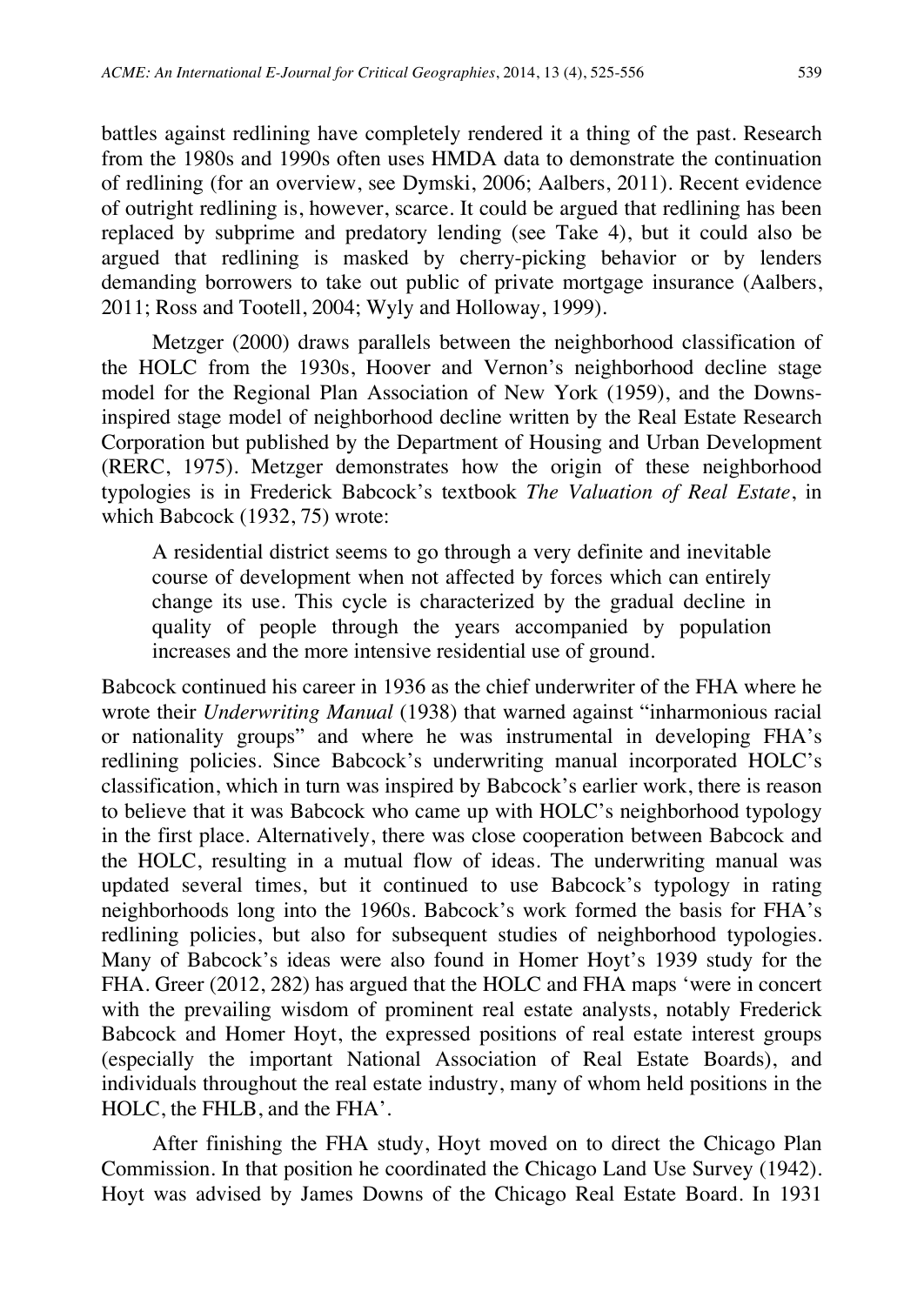Downs sr. had formed the Real Estate Research Corporation (RERC). His son, Anthony Downs, one of the proponents of the idea that neighborhood decline is natural (see introductory section), went to Stanford University to get a PhD in economics (1956). The younger Downs combined his theoretical lenses of public choice theory and neoclassical economics with a racialized outlook on housing markets to advise his father's organization on issues of neighborhood decline (Metzger, 2000) before chairing the RERC himself in most of the 1960s and 1970s. In two papers from the early 1960s he already lamented the growth of non-white neighborhoods that depressed property values (Downs, 1960; 1961). Downs jr. was also part of the National Commission on Urban Problems (1967, known as the Douglas Commission) and leading consultant to the National Advisory Commission on Civil Disorders (1968, known as the Kerner Commission). His ideas not only set the stage for policies of "planned shrinkage", "benign neglect", and "urban triage" (see Take 2), but he also actively advocated such policies in his various positions (Shiffman, 2005). The RERC life-cycle model basically repeated all of Down's lessons as it talked about "racial infiltration" and African-Americans downgrading neighborhoods. Metzger (2000, 20) concludes that

As a product of the Chicago real estate industry, Downs brought industry theories of race and neighborhood change into the mainstream of national urban policy. … In particular, his four-pronged strategy of increasing federally assisted housing production, using the life-cycle theory to warn of investment risk in central-city neighborhoods, targeting most new construction to the suburbs, and then achieving racial and economic integration on a small scale to ensure the cultural domination of middle-class whites, might appeal to real estate trade groups that had opposed fair housing.

Downs (2000) himself, in a direct reply to Metzger (2000), argues that Metzger has given him more prominence than he deserves. While Metzger sees Downs as both a product of the (Chicago) real estate industry and someone whose ideas are being copied by that industry; Downs refutes those claims and, I believe rightfully so, claims that most of his ideas unfortunately had little to no effect on the practices of the real estate industry. Downs continues to argue that his life-cycle theory may seem to have affected government institutions and the real estate industry, but that they were simply acting on signs of decline in actual neighborhoods based on what was considered common knowledge. Downs, however, seems to downplay the fact that he was heavily connected to the real estate industry. He not only worked for the real estate industry, he also wrote reports for both real estate and government institutions, and RERC and HUD reports credit his work. The point is, of course, not that Downs developed these ideas out of thin air and was followed blindly by the real estate industry, but that his theory builds on decades of thinking about neighborhood classifications: his model was as much a result of reflecting on practice in the real estate industry as it was influencing neighborhood classifications by both the real estate industry and the government institutions. But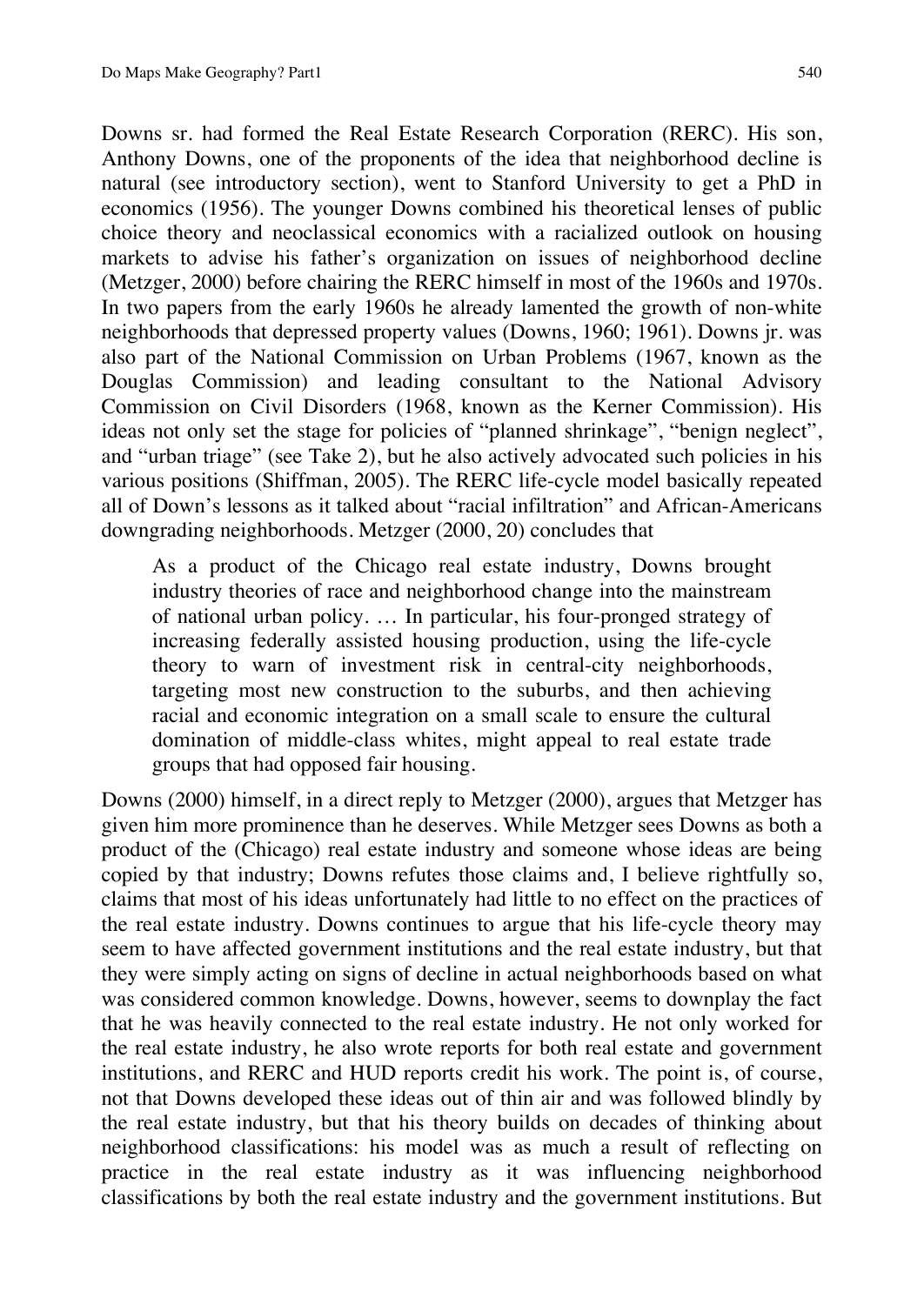it is equally important to realize that both theory and practice on neighborhood decline were developed within the same tradition of classifying and mapping neighborhood in a hierarchical and excluding manner.

Although Metzger pays a lot of attention to the connections of Babcock, Hoyt, Hoover and Vernon, and Downs to both public policy making and the real estate sector, he pays no attention to the influence of the Chicago School of urban ecology/sociology to the neighborhood typologies advanced by Babcock, Hoyt, Hoover and Vernon, and Downs. Chicago was not only the center of thinking about neighborhood typologies and mapping in the 1930s to 1960s, but already in the 1920s. The concepts "invasion", "succession" and "natural areas", that found their way into the work of Babcock, Downs and others, are based on the pioneering work of Chicago School sociologists (Park et al., 1925). Although I have not systematically looked into the question if these authors said they applied or adapted the Chicago School model (but see Temkin and Rohe, 1996; Harris and Lewis, 1998), it is clear that they had internalized key concepts of the Chicago School. These concepts and Burgess' "concentric zone model", which includes words like "vice" and "slum" on the one hand, and "bright light area" on the other, were powerful models for simplifying neighborhood change. It is not only the powerful connection of Chicago's real estate sector to DC's public policy sector, but also the deep influence of the Chicago School of urban ecology/sociology, that made neighborhood typologies and mapping such seemingly normal and neutral, yet possibly exclusionary and racist activities. Throughout the years, the Burgess model was simplified and used to make economic generalizations (Harris and Lewis, 1998), but its influence, albeit perverted, remained strong. In that sense, Park and Burgess laid the foundations on which first Babcock, Hoyt, HOLC and FHA, and later Hoover and Vernon, Downs, RPA and RERC could build. In the 1960s and 1970s, the center of thinking about neighborhood typologies and mapping would shift from the Chicago-DC axis to the New York-DC axis.

## **Second Take: Planned Shrinkage and Benign Neglect**

The second take on the performativity of neighborhood typologies and maps are New York City's policies of planned shrinkage, urban triage and benign neglect. In the late 1960s and 1970s, NYC was rapidly losing population and many neighborhoods were declining. The City's chief housing administrator in the early 1970s and former director of real estate lobby group the Citizens' Housing and Planning Council (what's in a name?), Roger Starr, advocated "planned shrinkage": 'the orderly [*sic*] withdrawal' of city services from low-income and ethnic minority neighborhoods that were dying and could not be saved in his eyes (Starr, 1967). A few years later, in a speech to the real estate industry, Starr not only suggested closing firehouses, schools and subway stations, but also argued that the city should 'accelerate the drainage' of 'terminal places' by encouraging 'the natural flow out of areas that have lost general attraction' (Starr, 1976; see also Neumark,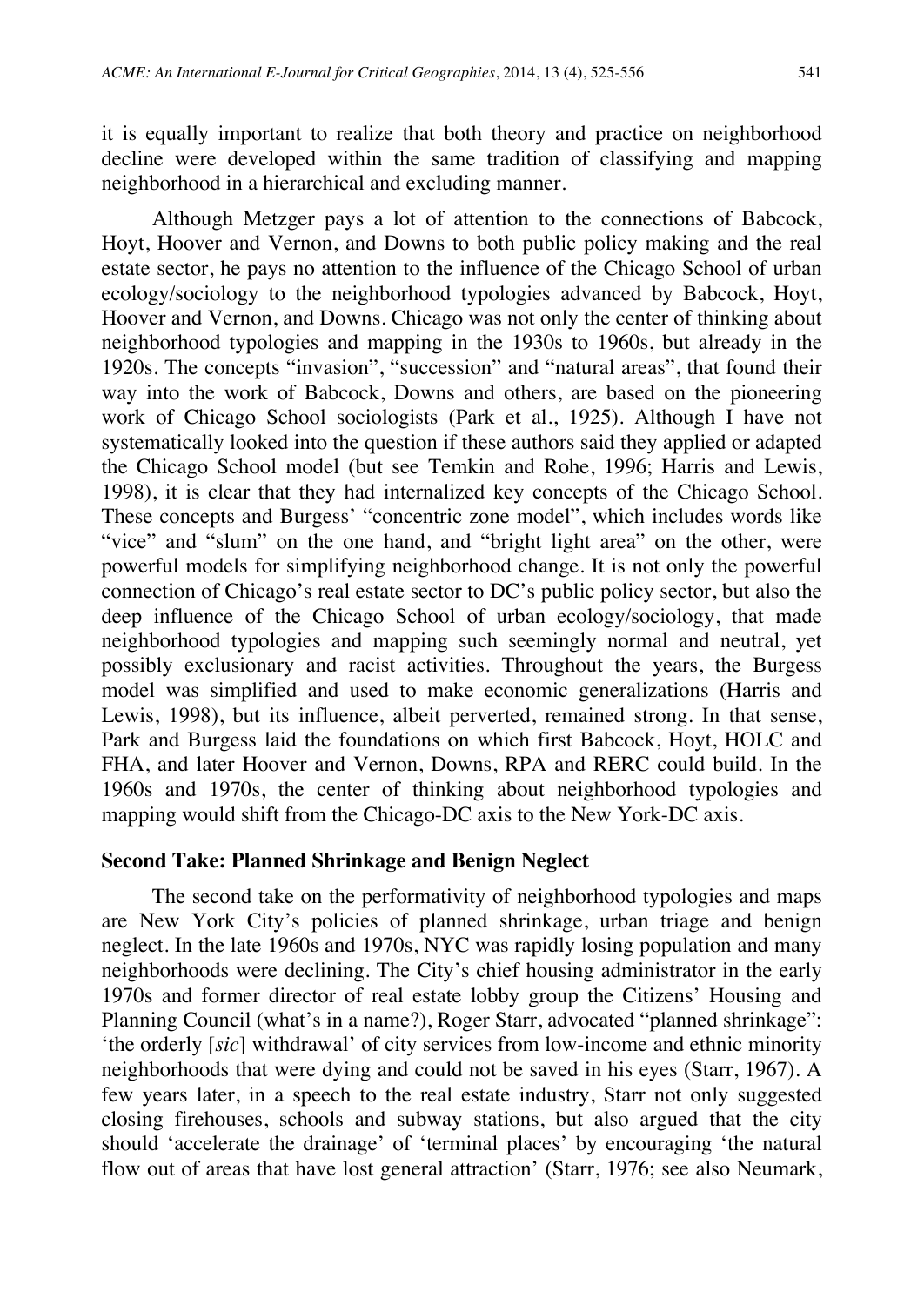2003) by thinning out services and reconcentrating them in a limited number of areas. Brandes Gratz (1989, 156) defines the strategy as follows:

Planned Shrinkage: selectively abandoning old neighborhoods in unpopular areas of a city, while continuing to build new ones in popular sections; selectively allowing old parks and other public amenities to continue to deteriorate, while building new ones elsewhere; selectively allowing mass transit, old streets, sewer lines and other elements of a city's infrastructure to continue to decay, while building highways to encourage more of the cars that choke cities and creating new neighborhoods or "new towns" that require new infrastructures and the disruption of existing networks.

The first goal of planned shrinkage was to drain these areas from their remaining population, in order to create a situation in which these areas would then become not only dying but also obsolete. This objective was not only to be accomplished through geographically selective service cuts but also by not repairing or rebuilding damaged housing. The second goal was to preserve the tax base of the city by concentrating the efforts on what were considered more viable neighborhoods. While New York City had a population of 7.5 million in the mid 1970s, it was in Starr's outlook destined to become one of no more than 5 million people – 'Better a thriving city of five million than a Calcutta of seven' (Starr, cited in Beauregard, 2003, 191).

If Starr is the critical person pushing the city's planned shrinkage policies, the NYC RAND Institute is its intellectual home. In the late 1960s the Administration of NYC Mayor John Lindsay (1966-1973) started working with the "Research and Development" (RAND) Corporation and by 1969 they had created a quasi-governmental agency called the "New York City-RAND Institute", a New York non-profit corporation, staffed by the RAND Corporation, subject to oversight by a Board of Trustees chosen jointly by RAND and the City, and funded largely by the City but also by foundations and federal agencies (Szanton, 1972). In the post-war years the RAND Corporation was the powerful think tank of the military-industrial complex. A leading defense contractor formed RAND shortly after the World War II and this private research group became an important consultant to the Pentagon, gaining increasing influence over domestic policies in the 1950s, 1960s and 1970s (Metzger, 2000). The RAND Corporation also published Anthony Downs' paper *Inside bureaucracy* (1964) and the RAND Institute corresponded with Daniel Patrick Moynihan, to who we will turn soon, and it is clear that there was a mutual flow of ideas. Downs himself, in a retrospective also writes that

One other policy derived from the life-cycle theory seems to encourage abandonment. It states that when resources for revitalization are quite limited, those resources should be invested where they are likely to have the greatest positive impact. This means withholding some or all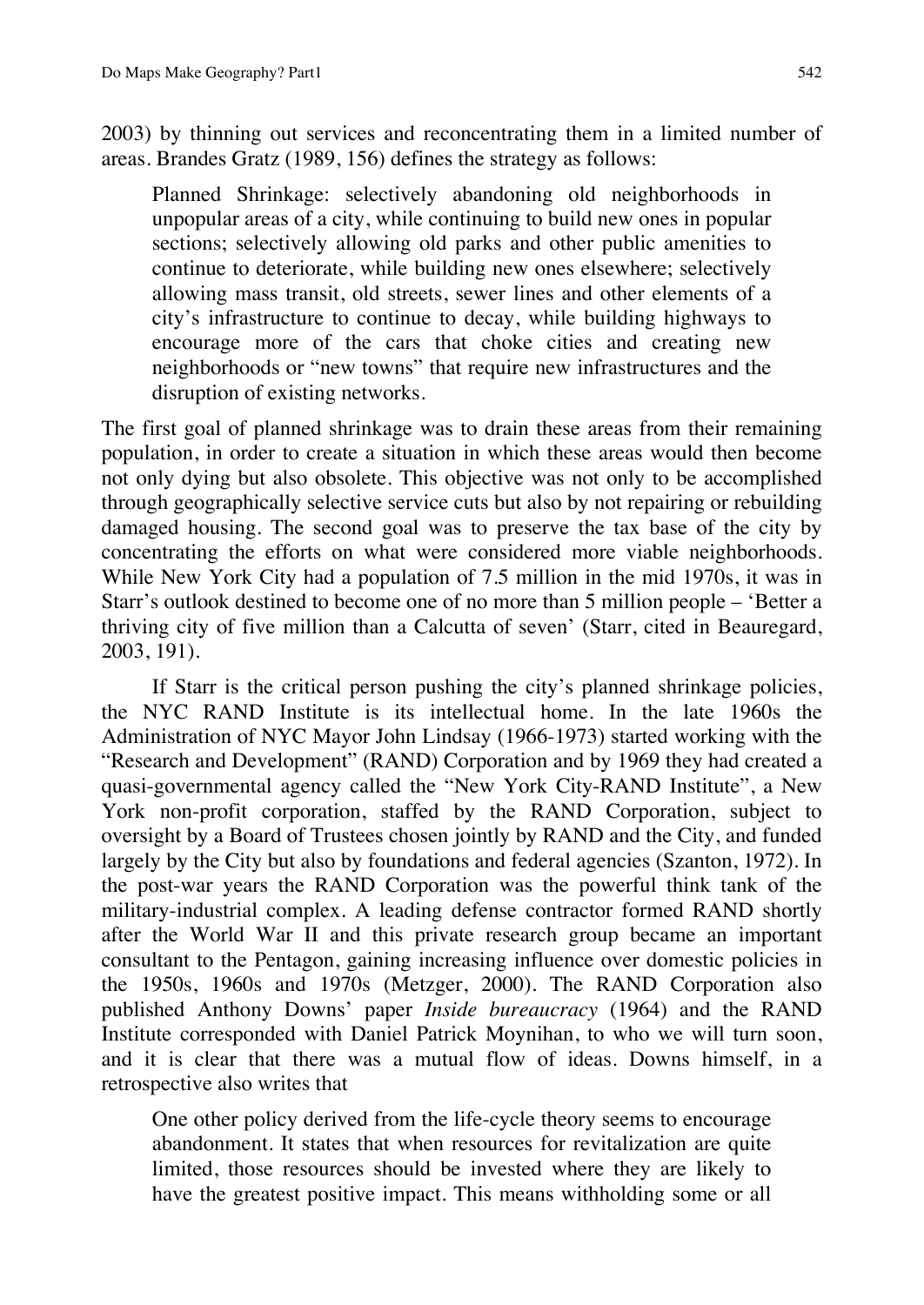such resources from the areas where conditions are worst because the resources have a low probability of being effective there. … From the providers' perspective, achieving long-term revitalization may be more important than aiding the worst-off people first, but not producing any permanent improvements. (Downs, 2000, 49)

Although Downs does not necessarily advocate such a policy (he sees an 'inherent moral quandary' here), he does see how his ideas influenced such "efficient" policies regarding the geographical distribution of city services. The RAND Institute developed these so-called "efficient" policies for municipal service withdrawal, including the closure of fire stations, from poor often heavily segregated neighborhoods (Wallace and Wallace, 1998). In the 1970s RAND had achieved close ties with the federal Department of Housing and Urban Development (HUD), facilitating the policy transfer from New York to other cities. HUD paid RAND to develop models such as the Firehouse-Siting Model, which HUD subsequently pushed on other cities. An important link between New York and HUD was Donna Shalala: before becoming the Assistant Commissioner of HUD for Science and Public Policy in the Carter Administration (1977-1980), she had been the director and treasurer of the Municipal Assistance Corporation (1975- 1977), the New York State entity that coordinated New York City during its fiscal crisis of 1975. Like the RAND Institute, she had advocated geographically selective cuts on fire departments, garbage collection and housing code enforcement, thereby actively implementing planned shrinkage policies.<sup>3</sup>

Planned shrinkage hit large parts of the Bronx and Brooklyn, but also many neighborhoods in the other boroughs, including the Lower East Side, Harlem (both Manhattan) and the Rockaways (Queens). Starr also used the term "triage", a military term used to set 'priorities for medical treatment of the wounded by writing off the most serious cases and concentrating on the cases on whom medical attention has the best chance of success' (Brandes Gratz, 1989, 180), while letting the healthier ones take care of themselves. In practice, it meant the withdrawal of essential services from "dying" non-white and low-income neighborhoods so that "healthy" white and middle-class neighborhoods could enjoy increased services without an increase in the municipal budget (Wallace and Wallace, 1998). In the mid and late 1970s there were about 120,000 fires per year, or 330 a day, in the Bronx. These fires helped to destroy 40% of the borough's housing, making it resemble a bombed out German city at the end of the World War II. Not surprisingly, the population of the Bronx and other areas declined rapidly, as projected. Yet, they never were completely abandoned by its population and new groups, often migrants with little money to spend, also moved in.

-

<sup>&</sup>lt;sup>3</sup> Donna Shalala later moved on to become the Secretary of Health and Human Services in the Clinton Administration, 1993-2001. She has also been a professor of politics and education and served as chancellor/president of both public and private universities.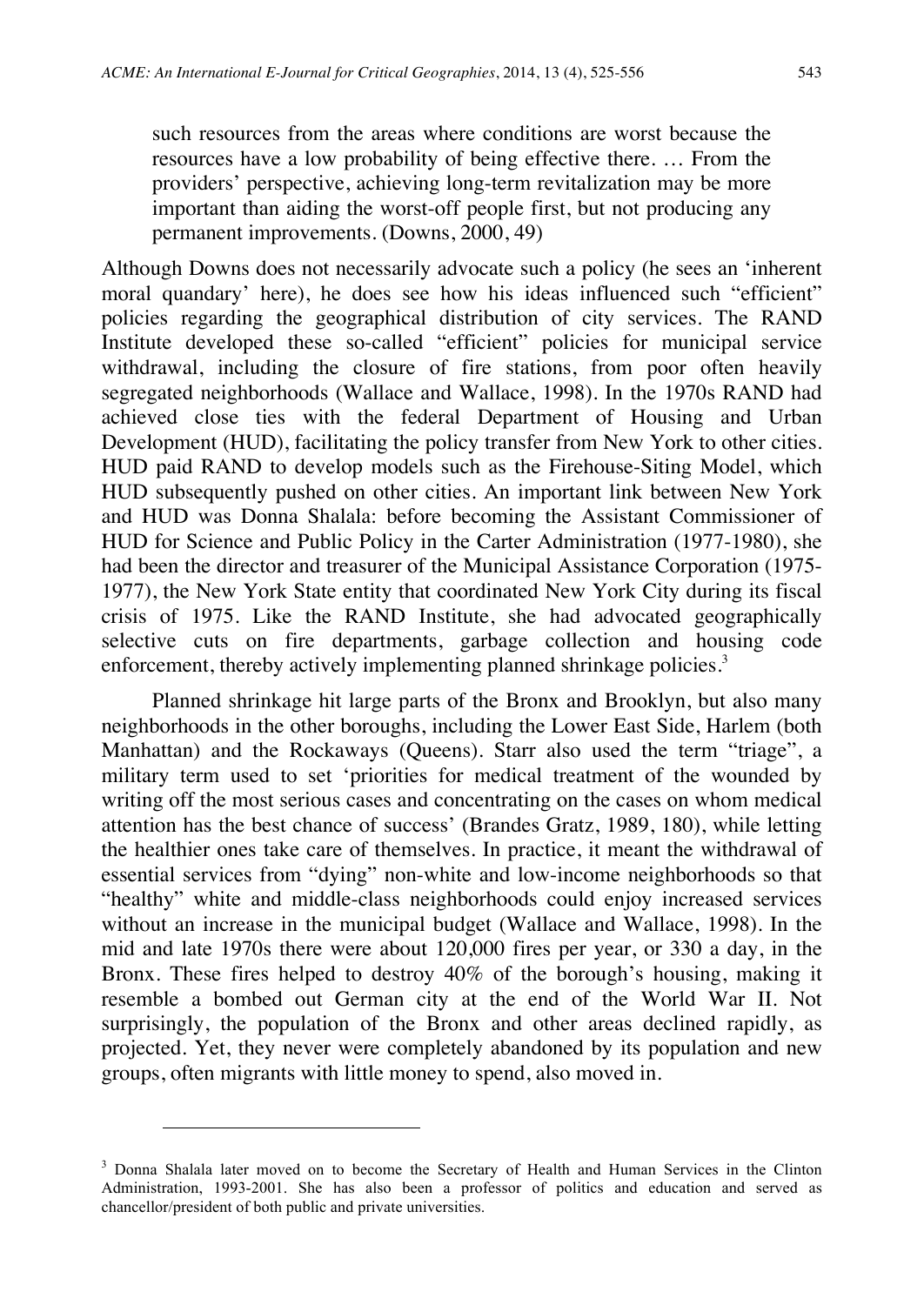The so-called "fire epidemic" has often been blamed on the citizens of the neighborhoods most affected by it. Both Wallace and Wallace (1998) and Flood (2010), however, argue that the fires in the Bronx and elsewhere were first and foremost the result of RAND's Firehouse-Siting Model. They convincingly demonstrate that the model was based on faulty assumptions and omissions. The model's flaws made it appear that low-income, predominately non-white neighborhoods with more undermaintained and therefore fire-prone buildings were actually over-served by the fire department. Flood (2010) cites former fire department managers who argue that the RAND models were used to justify and distribute budget cuts, including the closing of 50 fire department locations throughout the city. RAND used simple maps to show how closing some locations, euphemistically called "relocations", would not affect response time to reported fires too much. In fact, response times increased and the number of fires that had to be tackled from nearby locations quadrupled. Both firemen and local residents protested the extreme reduction of locations in low-income areas, but the City of New York praised the logics of applying rigorous metrics to analyze the performance of the fire department and other city agencies. Figures 3 and 4, taken from a RAND Institute report 'sponsored by the City of New York' (Kolesar and Walker, 1972, i) show two such "Sample relocation problem" maps. In fact, these "samples" were not purely hypothetical and should be considered examples how RAND's recommendations were implemented by the City of New York (for details on how this was done, see Flood, 2010). RAND had started working on the 'relocation' of firehouses since it's cooperation started (e.g. Carter and Ignall, 1970; Blum, 1971) and continued to make a series of reports on firehouse 'relocations' for the City of New York in the early and mid 1970s (e.g. Carter and Rolph, 1973; Ignall et al., 1974; Rider, 1975; Walker, 1975; an overview can be found in the article by Ignall et al., 1975. The New York City RAND Institute also wrote similar reports for the cities of Denver (Colorado), Trenton (New Jersey) and Wilmington (Delaware) (respectively Hendrick and Plane, 1975; Hausner and Walker, 1975; Walker et al., 1975). The Trenton report was 'Prepared for the City of Trenton', the other two for HUD.

Whereas Flood simply criticizes the use of erroneous models by consultants and city officials that meant well, Wallace and Wallace argue that there is more going on. To Flood, the fire epidemic was largely the result of good intentions with unforeseen bad consequences as a result of a blind belief in top-down technical solutions and scientific management marked by a computer formula and "sample maps": 'statistical tools [can] compile and distil so much information that local knowledge seems unnecessary' (Flood, 2010, 292). The RAND's models and maps are, in other words, an example of abstract space being a tool of power that produces a hierarchical and seemingly objective and rational representation of space. Wallace and Wallace (1998) go one step further by labeling RAND's solutions not only discriminatory in consequence but also in intent. The models and maps were not based on rational calculations alone and the policies derived from RAND's recommendations did intentionally close firehouses in poor, African-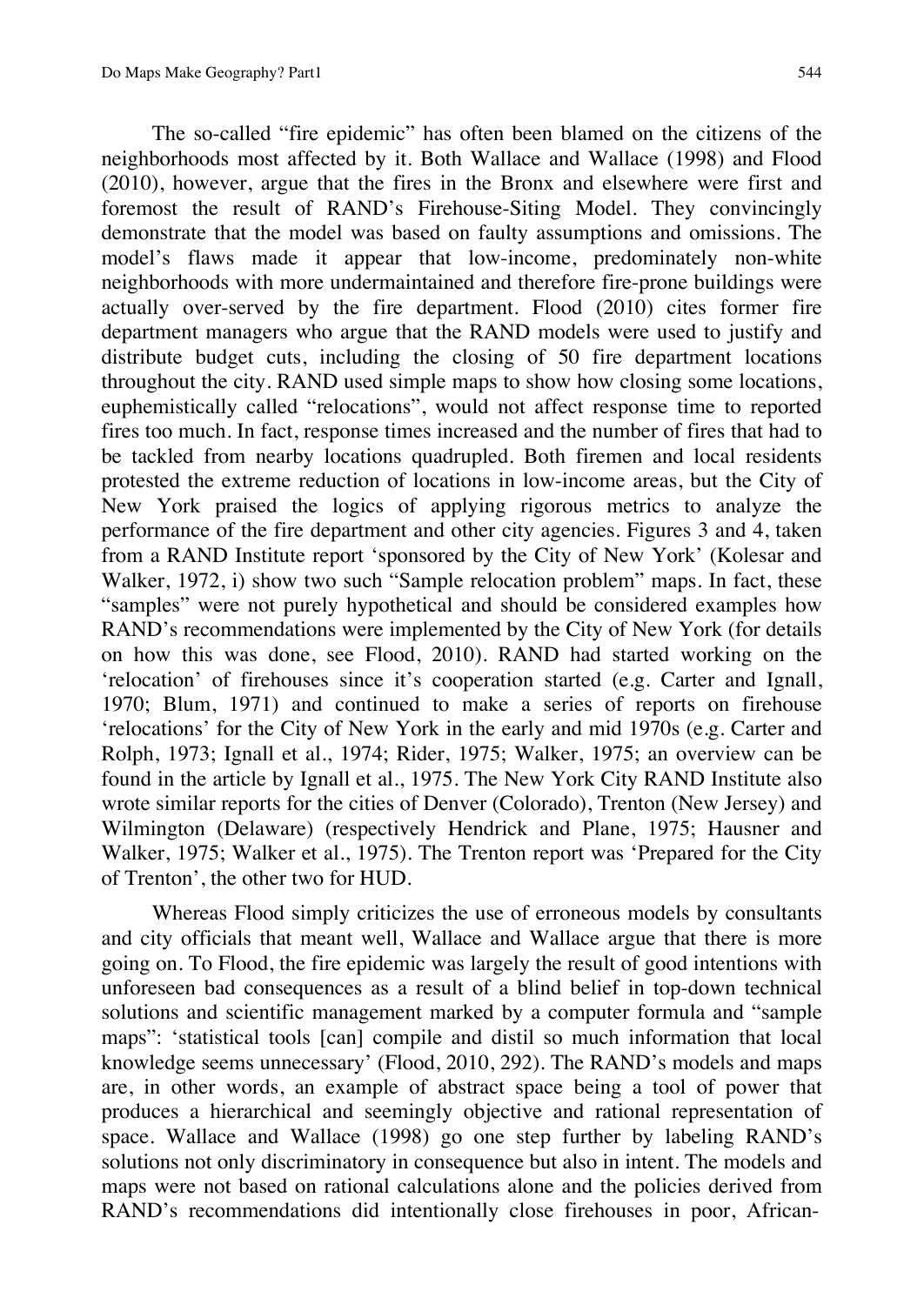



American neighborhoods because 'those making the decisions about closing fire companies in poor neighborhoods were aware that the fires could destroy the neighborhoods losing those companies as well as adjacent neighborhoods' (Wallace, 2001, 517). While Flood points at the flaws of the model and its consequences to low-income neighborhoods, he does not go as far as to argue that the models were manipulated or distorted on purpose. Modeling and mapping are not simply technical exercises with technocratic solutions, but subjective exercises with intended consequences, i.e. the scaling down of services to low-income, nonwhite areas of New York City that were deemed "dying".

Planned shrinkage is the local version of Daniel Patrick Moynihan's "benign neglect" policy at the federal level. Moynihan, President Richard Nixon's advisor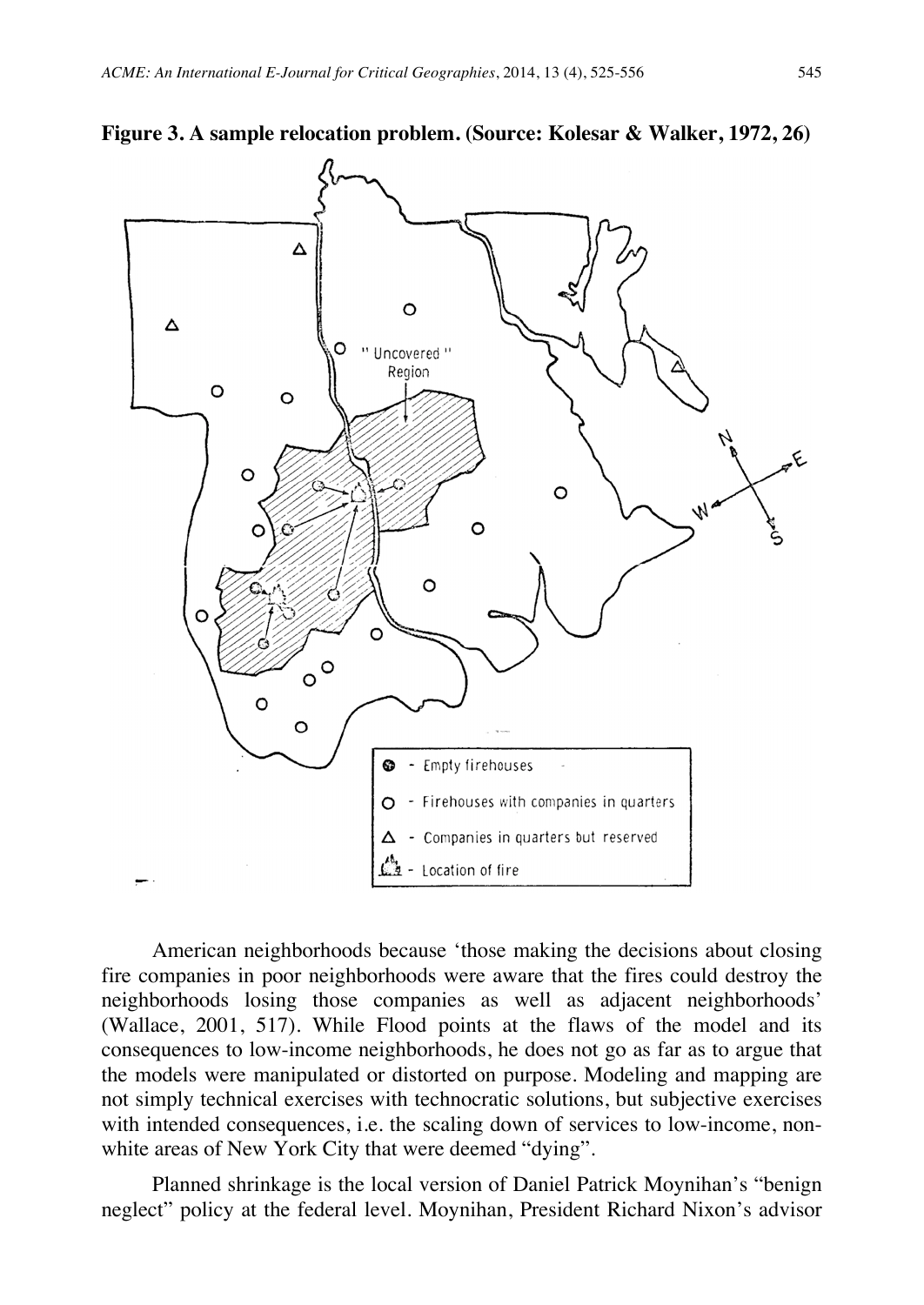on urban affairs, wrote the president a letter suggesting a period of rhetorical calm: 'the issue of race could benefit from a period of "benign neglect". The subject has been too much talked about. We may need a period in which Negro progress continues and racial rhetoric fades' (see Clymer, 2003). In his letter, Moynihan



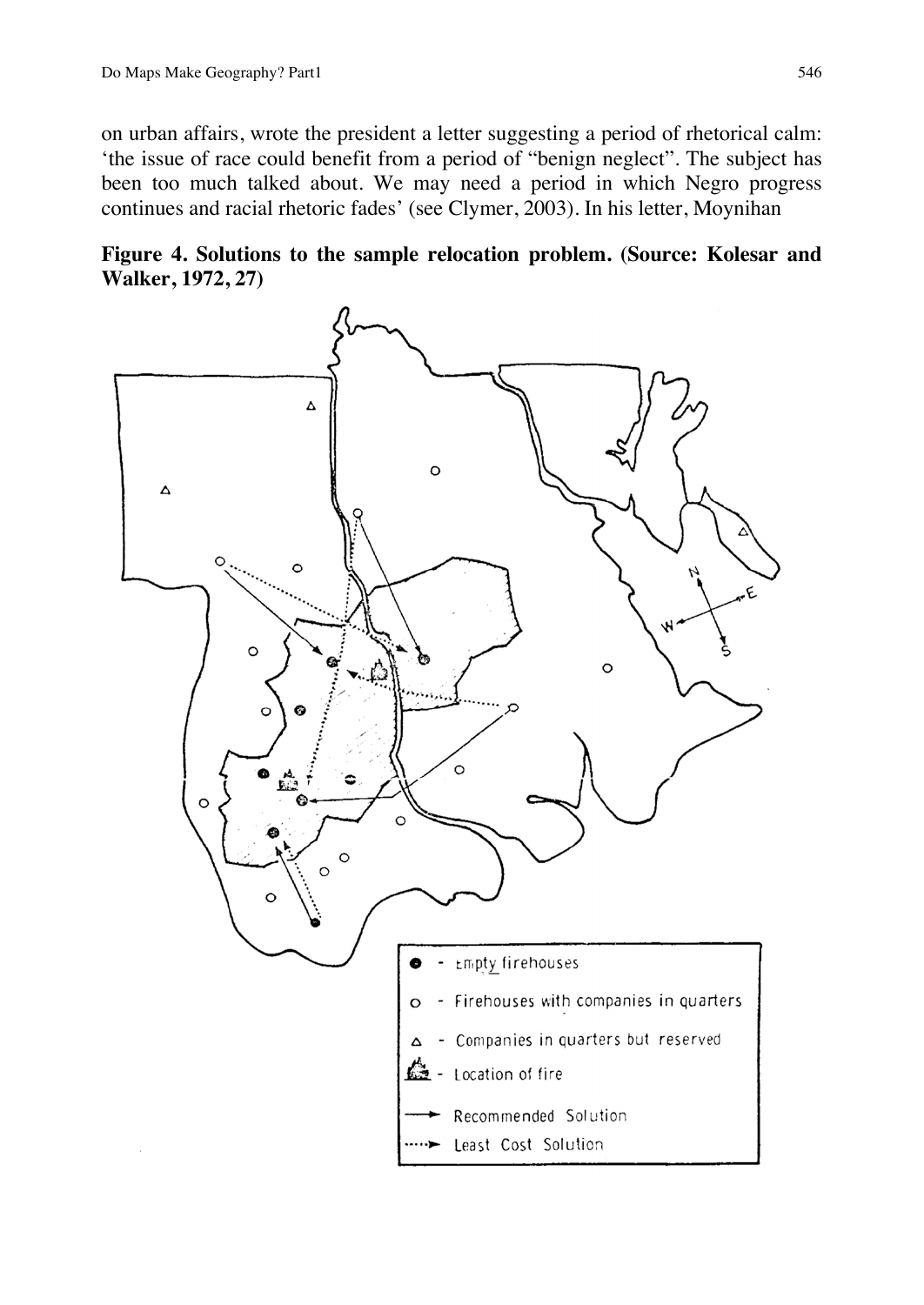labeled the poor people of New York as lawless, pathological, and irredeemably locked into an antisocial behavior pattern [and] the actions of the Nixon Administration toward these communities included shifting money from inner cities to the suburbs via block grants, dismantling the Model Cities programs, and violating civil rights and civil liberties of organizations and individuals. (Wallace and Wallace, 1998, 21-22)

Indeed, benign neglect became a strategy to abandon federal programs in urban, and in particular black, neighborhoods. Although planned shrinkage and benign neglect are sometimes seen as examples of "laissez faire", they should be interpreted as *active* state withdrawal, or "roll-back", from non-white neighborhoods, thereby allowing, facilitating and pushing private companies to do the same because the state actively looks for neighborhoods that they ignore. Actively ignoring certain neighborhoods is not the same as being apathetic; it demonstrates the state's manifest inadequacy of dealing with difference and of caring for its citizens.

In the late 1960s HUD-funded community renewal plan for New York neighborhoods were grouped into nine categories, including those declining and those ready for redevelopment, echoing earlier classifications by HOLC and Hoover and Vernon. The HUD plan was used as input for the 1969 Master Plan for New York City. In this Master Plan the South Bronx and parts of Brownsville-East New York (Brooklyn) and Harlem were designated for industrial renewal, just like Starr (1976) would suggest several years later: 'The stretches of empty blocks may then be knocked down, services can be stopped, subway stations closed, and the land left fallow until a change in the economic and demographic assumptions makes the land useful once more.' Indeed, one such useful land use was industry and 'one motivation for destroying the housing of large poor communities was to get land for industry' (Wallace and Wallace, 1998, 27). Or, as Metzger (2000, 20) concludes:

Local planners could use the neighborhood life-cycle theory with triage planning to assemble land for redevelopment, an increasingly difficult task because of high land costs (an ongoing problem), federal funding cuts and municipal fiscal crises, and organized opposition to slum clearance. Instead of defining areas as already blighted and then acquiring land through eminent domain, redevelopment planners could use the life-cycle theory with triage to depress land values and accelerate the abandonment of privately owned property in neighborhoods marked for decline. … Triage would reduce or eliminate financial compensation to neighborhood property owners and avoid the expense and controversy of relocating households and small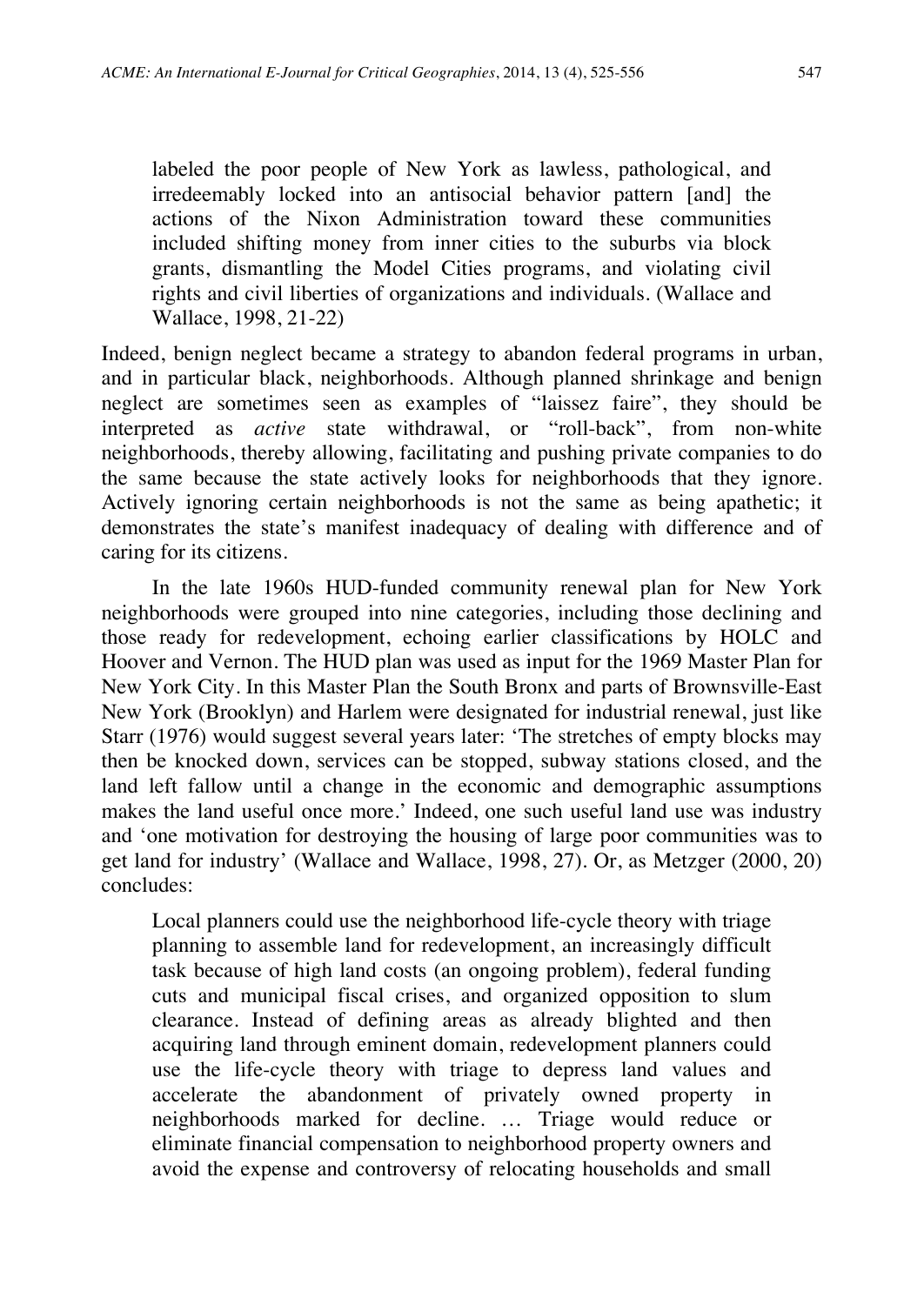businesses. Elected officials could then target resources to the moderate-income neighborhoods that delivered political support.

The combined power of life-cycle theory and urban triage devalued neighborhoods and made them ready for redevelopment. One ingredient in this process was rhetorical: the RAND Institute, Starr and Moynihan accused the residents of poor neighborhoods of arson and were essentially blaming the victim (for a critique, see, e.g., Gans, 1996). What they ignored was that many landlords simply did not invest in maintenance, abandoned their buildings, and in many cases started the fires to gain insurance benefits. Of course, most landlords did not burn down their own buildings; they paid people, so-called "rent-a-thugs", to do so. Most of these buildings were vacant and were already vandalized and plundered for copper pipes, fixtures and hardware (Chang, 2005). Insurance agents simply used the City's planned shrinkage plans – these were the best locations to sell insurance policies and thus to make money:

Arson is the cremation ritual of a diseased housing system. A striking fact for anyone who tours a New York neighborhood ravaged by arson and abandonment is that there are still many people living there … There is simply no incentive for banks, landlords, insurance companies, or anyone else with money to invest in building or rebuilding dwellings at reasonable rents. So landlords are encouraged to let their low-income housing fall apart until they've milked the last dollar of rent, and evaded every dollar of taxes. Ultimately, the easiest and most lucrative step is to burn it, or sell it to someone else who will burn it. In housing, the final stage of capitalism is arson. (Conason and Newfield, 1980)

When Howard Cosell, while reporting a Yankees game in the 1977, allegedly spoke the famous words 'The Bronx is burning', it was clear to the whole country that the Bronx was declining. But the decline had started much earlier, for example by the construction of expressways under Robert Moses in the 1950s that displaced more than 60,000 Bronx residents. Already in 1970 there were an estimated 100,000 abandoned housing units in NYC (Metzger, 2000). In the 1970s and early 1980s between 31,000 and 60,000 households in NYC are lost to abandonment each year (Marcuse, 1985). Although the policy of planned shrinkage was never *officially* implemented, Wallace and Wallace (1998) argue that it was the *de facto* policy of New York City for at least 20 years. Both public and private actors abandoned the South Bronx, like other areas around the city. Yet, many residents stayed and new ones, often migrants, moved in. Community development corporations and small entrepreneurs also stayed active. Together they slowly rebuild the Bronx and at 1.4 million residents, the borough is now almost as populated as it was at its peak in the late 1960s before it was abandoned.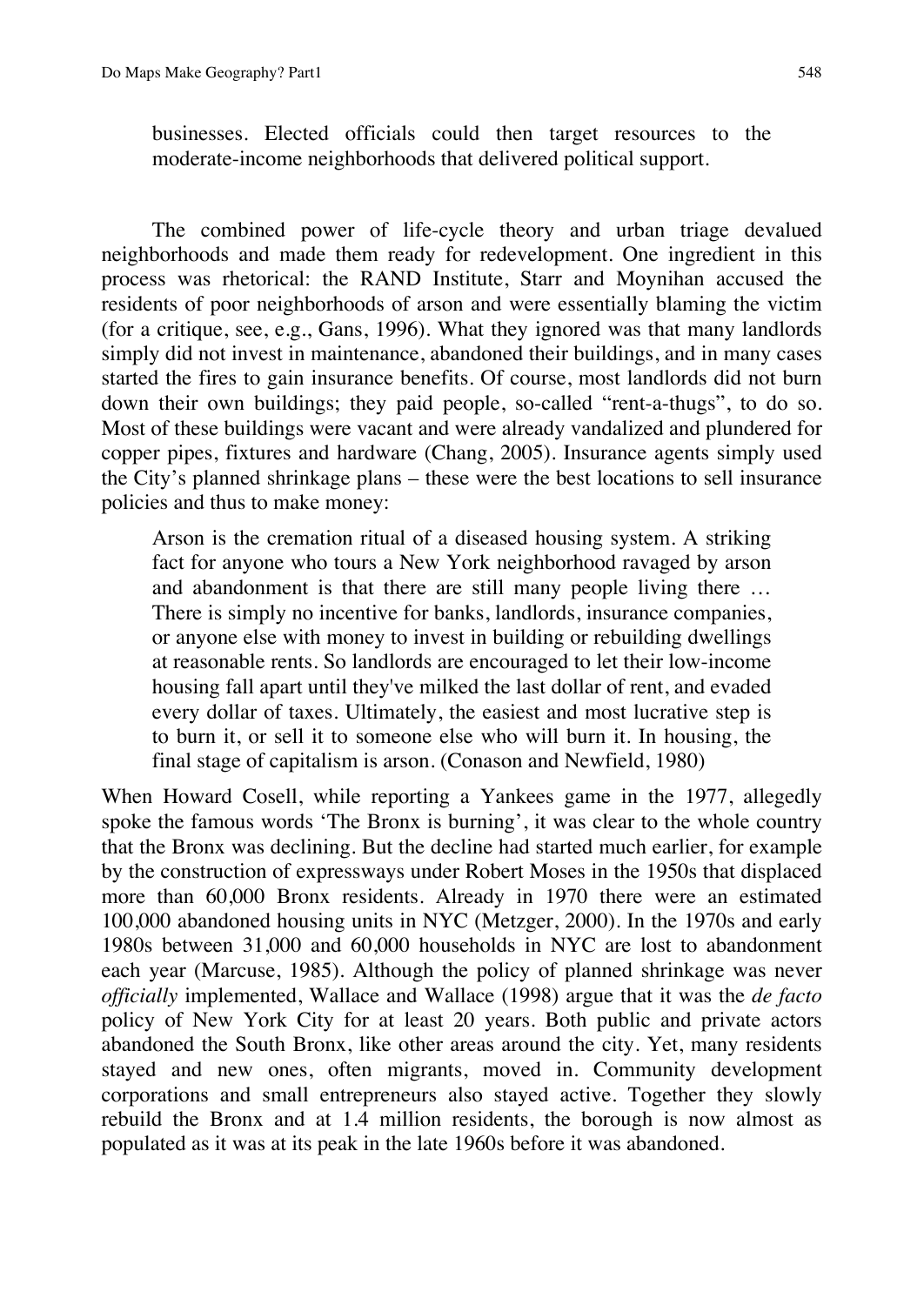#### **Preliminary Conclusions**

Maps are tools of power/knowledge and can also be employed for purposes of social control and oppression. They exert power by shaping public opinion as well as by telling us which places to avoid (Monmonier, 2010). Maps may have *descriptive* as well as *prescriptive* and *performative* qualities. The performativity of maps means that they can have the reiterative power to produce the phenomena that they regulate and constrain. Neighborhood typologies and the maps these typologies are depicted in, interact with the actions of public and private actors, thereby re/producing social space. HOLC's redlining maps, NYC's planned shrinkage and DC's benign neglect are all public actions that have the performative function of prescribing disinvestment to public *and* private actors. Planned shrinkage did not start the decline of the Bronx and other neighborhoods in NYC and in other American cities, but it surely made it worse, as did the HOLC maps by helping mortgage lenders to continue and intensify their redlining policies and accelerating the process of neighborhood decline. Brandes Gratz (1989, 186) speaks of planned shrinkage as 'a policy of government-sponsored redlining'. Furthermore, as Mayor Rudy Giuliani's zero tolerance policy strategy would influence other cities' policies (Smith, 1998), so did the policy of planned shrinkage in the 1970s. These policies not only damaged already fragile communities, they also favored low-density development over strengthening higher density, arguably more "urban", areas.

The ideas of Park, Burgess, Babcock, HOLC, FHA, Hoyt, Hoover and Vernon, Downs, RERC, RAND and HUD are not only implemented through redlining policies (Take 1) but also through planned shrinkage in New York and other cities (Take 2). The cities of Cleveland, Milwaukee and Rochester used RERC's neighborhood typology to establish priorities concerning service allocation and community development funding. The idea of planned shrinkage lives on in post-Katrina New Orleans and foreclosure-ridden Cleveland (Takes 3 and 4 in part 2 of this paper). All these cities map deserving and undeserving neighborhoods and thereby exclude and impoverish those places deemed racially infiltrated, declining, and dying, thereby contributing to "institutional desertification" (Gans, 1996), "financial desertification" (Leyshon and Thrift, 1997), "spaces of social exclusion" (Gough and Eisenschitz, 1996), "state retrenchment" (Wacquant, 1996), or simply "places of decline".

In the last few decades such exclusionary urban policies are often framed as "neoliberal urbanism", but what the cases of HOLC/FHA and Starr/RAND show is that policies that we would now brand as "neoliberal" have much deeper historical and geographical roots, and that they were present and active before Ronald Reagan became president and before New York City went bankrupt in 1975. The thinking about neighborhood typologies and mapping from the 1930s, suggests that some of the roots of neoliberal urbanism are to be located in the ideas of the "old urban right". In take 1 we could see a Chicago-DC axis in right-wing urban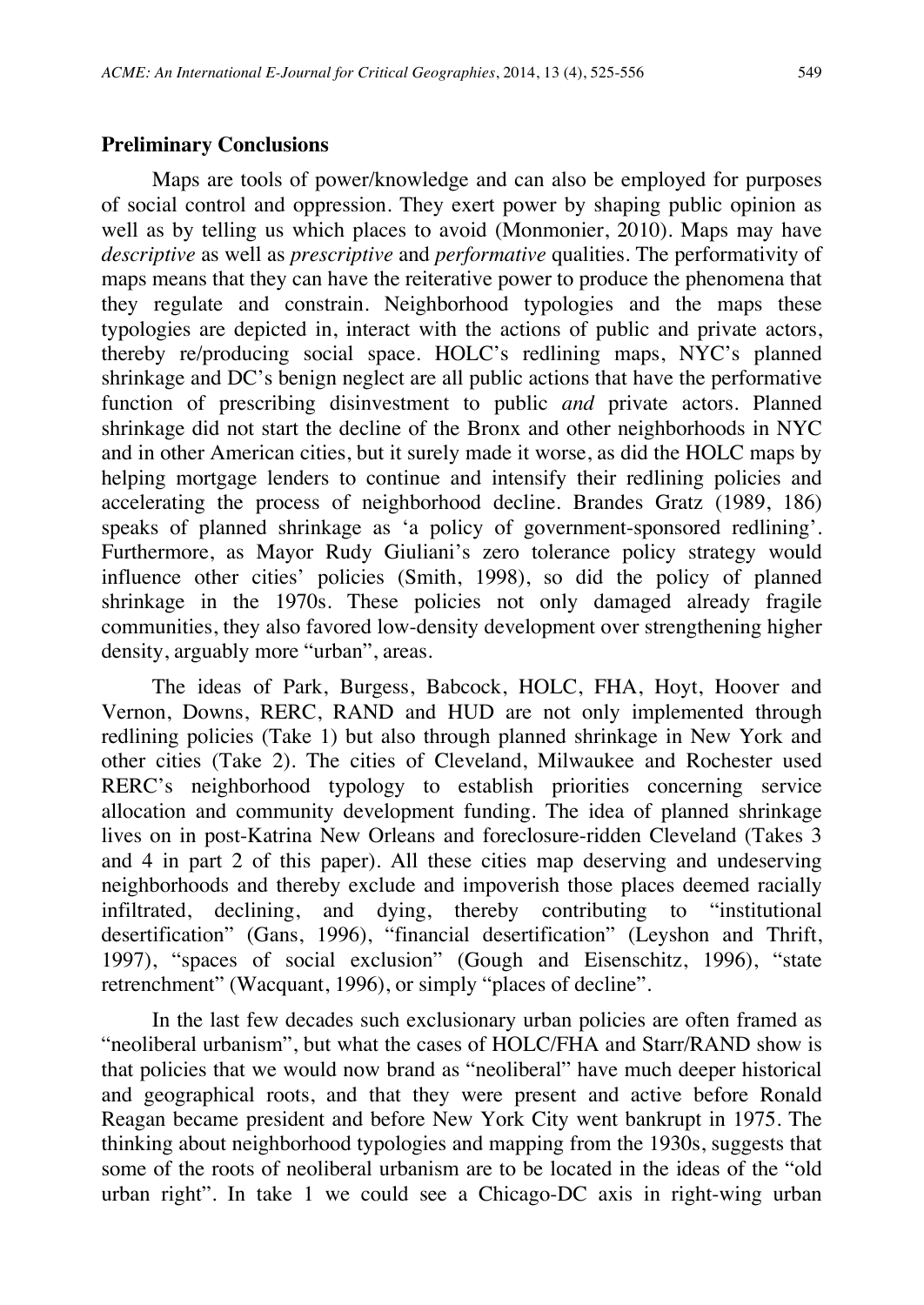thinking; in take 2 the center of right-wing urban thinking shifted to New York, but again in interaction with DC. In the sequel to this paper we will see that DC continues to play an important role in the right-wing thinking about decline. It is important to realize that the decline narrative (Beauregard, 2003) that dominated thinking about shrinking cities in the last third of the  $20<sup>th</sup>$  century has deeper roots and that *neo*liberal urbanism may in fact not be as novel as the term suggest.

## **References**

- Aalbers, M.B. 2006. 'When the banks withdraw, slum landlords take over': The structuration of neighbourhood decline through redlining, drug dealing, speculation and immigrant exploitation. *Urban Studies* 43(7), 1061-1086.
- Aalbers, M.B. 2011. *Place, exclusion, and mortgage markets*. Oxford: Wiley-Blackwell.
- Aalbers, M.B. 2014. Do Maps Make Geography? Part 2: Post-Katrina New Orleans, Post-Foreclosure Cleveland and Neoliberal Urbanism. *ACME: An International E-Journal for Critical Geographies* 13, (4) this issue.
- Aitken, S.C. and Michel, S.M. 1995. Who contrives the "real" in GIS? Geographic information, planning and critical theory. *Cartography and Geographical Information Systems* 22(1), 17-29.
- Austin, J.L. 1962. *How to do things with words*. Oxford: Clarendon.
- Babcock, F.M. 1932. *The valuation of real estate*. New York: McGraw-Hill.
- Barad, K. 2003. Posthumanist performativity: Toward an understanding of how matter comes to matter. *Signs: Journal of Women in Culture and Society* 28(3), 801-831.
- Beauregard, R.A. 2003. *Voices of decline. The postwar fate of U.S. cities. Second edition*. New York: Routledge.
- Blum, E.H. 1971. *Urban fire protection: Studies of the operation of the New York City Fire Department.* New York: The New York City RAND Institute.
- Brandes Gratz, R. 1989. *The Living City*. New York: Simon and Schuster.
- Brown, M. and Knopp, L. 2008. Queering the map: The Productive tensions of colliding epistemologies. *Annals of the Association of American Geographers* 98(1), 40-58.
- Butler, J. 1993. *Bodies that matter. On the discursive limits of sex*, London: Routledge.
- Callon, M. 1998. Introduction: The embeddedness of economic markets in economics. In, Callon, M. (ed.), *The laws of the markets*. Oxford: Blackwell, pp. 1-57.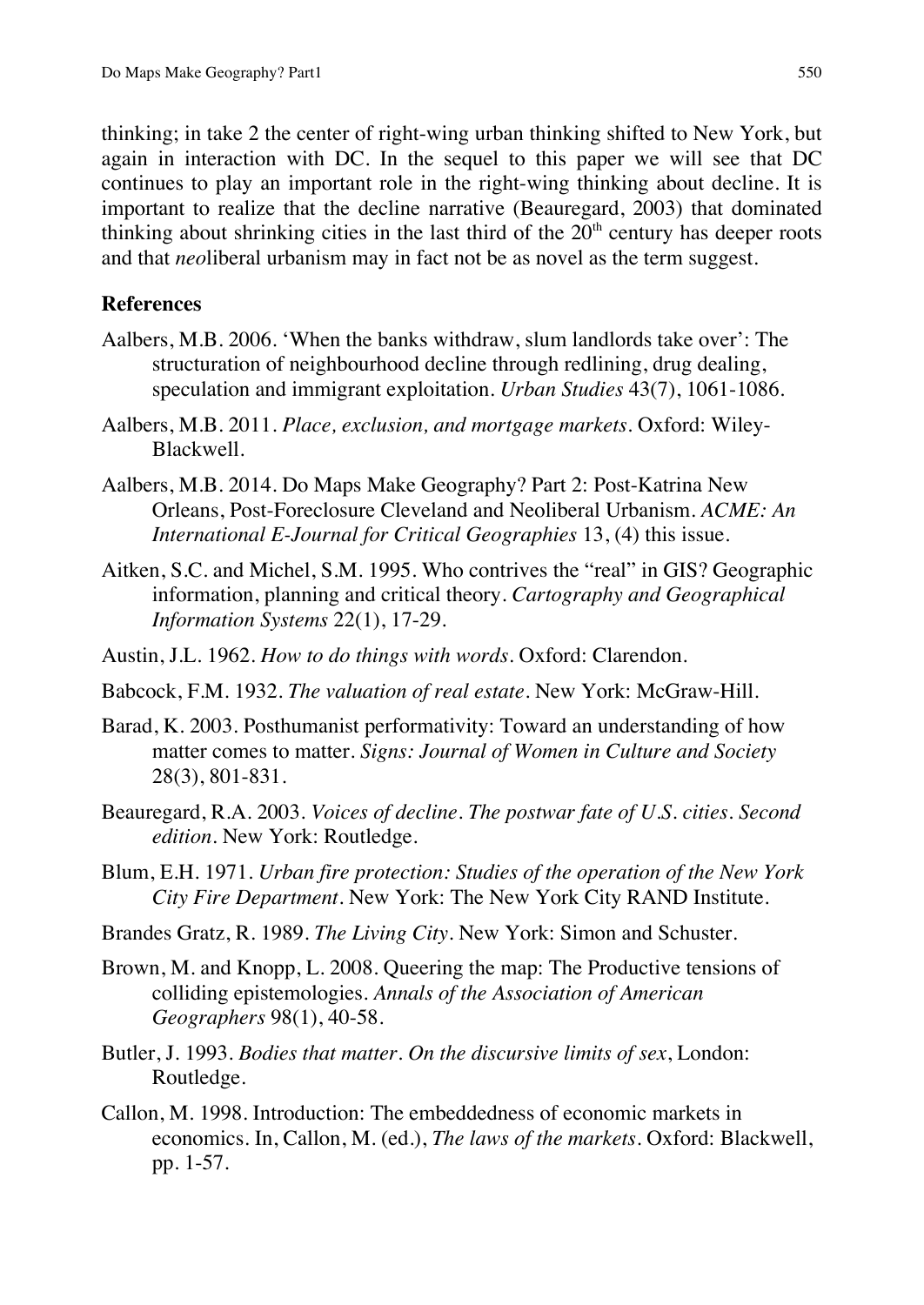- Cartet, G. and Ignall, E. 1970. *A simulation model of Fire Department operations: Design and preliminary results.* New York: The New York City RAND Institute.
- Carter, G. and Rolph, J. 1973. *New York City fire alarm prediction models: I. Boxreported serious fires.* New York: The New York City RAND Institute.
- Chang, J. 2005. *Can't stop, won't stop. A history of the hip hop generation*. New York: St. Martin's Press.
- Clymer, A. 2003. Former senator Daniel Patrick Moynihan dead at 76. *New York Times*, March 26.
- Conason, J. and Newfield, J. 1980. Arson for hire. *The Village Voice*, June 2.
- Cosgrove, D. 2008. Cultural geography: Maps and mapping in cultural geography. *Annales de Géographie* 117(2-3), 159-178.
- Crampton, J.W. 2003. *The political mapping of cyberspace*. Chicago: University of Chicago Press.
- Crampton, J.W. 2009a. Cartography: Performative, participatory, political. *Progress in Human Geography* 33(6), 840-848.
- Crampton, J.W. 2009b. Cartography: Maps 2.0. *Progress in Human Geography* 33(1), 91-100.
- Crampton, J.W. and Krygier, J. 2006. An introduction to critical cartography. *ACME: An International E-Journal for Critical Geographies* 4(1), 11-33.
- Crossney, K.B. and Bartelt, D.W. 2005. The legacy of the Home Owners' Loan Corporation. *Housing Policy Debate* 16(3/4), 547–74.
- De Certeau, M. 1984. *The practice of everyday life*. Berkeley: University of California Press.
- Del Casino, V.J. and Hanna, S.P. 2006. Beyond the 'binaries': A methodological intervention for interrogating maps as representational practices. *ACME: An International E-Journal for Critical Geographies* 4(1), 34-56.
- Dennis, M.W. and Pinkowish, T.J. 2004. *Residential Mortgage Lending: Principles and Practices.* 5th edn. Mason, OH: Thomson South-Western.
- Desrosières, A. 1998. *The politics of large numbers: A history of statistical reasoning*. Cambridge, MA: Harvard University Press.
- Dodge, M., Kitchin, R. and Perkins, C. (eds) 2009. *Rethinking maps. New frontiers in cartographic theory*. London: Routledge.
- Downs, A. 1960. An economic analysis of property values and race. *Land Economics* 36(2), 181-188.
- Downs, A. 1961. Metropolitan growth and future political problems. *Land Economics* 37(4), 311-320.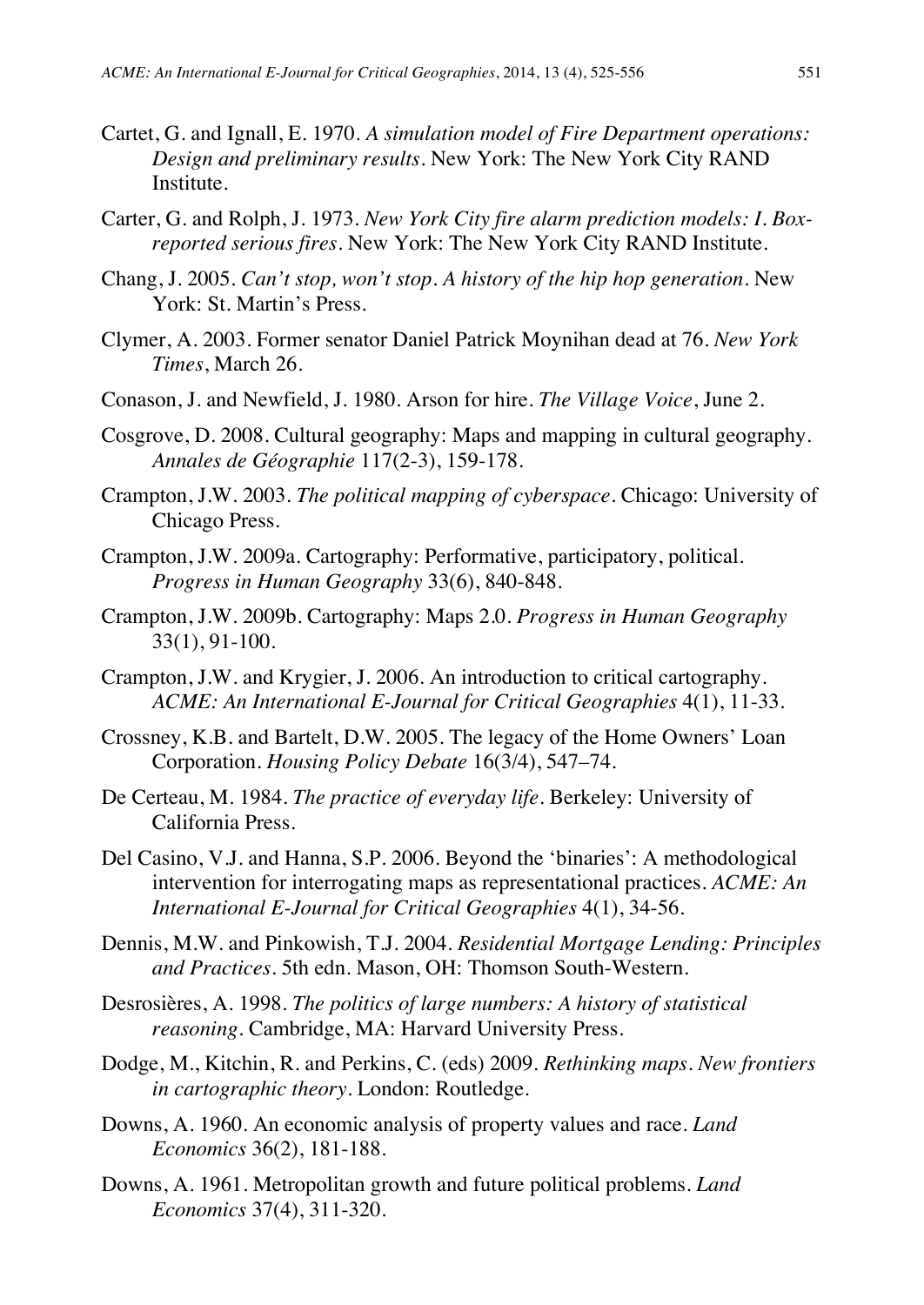- Downs, A. 1964. *Inside bureaucracy*. Santa Monica: The RAND Corporation.
- Downs, A. 1973. *Opening up the suburbs: An urban strategy for America.* New Haven, CT: Yale University Press.
- Downs, A. 2000. Comment on John T. Metzger's "Planned abandonment: The neighborhood life-cycle theory and national urban policy". *Housing Policy Debate* 11(1), 41-54
- Dymski, G.A. 2006. Discrimination in the credit and housing markets: Findings and Challenges, In, Rodgers, W.M. (ed.), *Handbook on the economics of discrimination*. Northampton, MA: Edward Elgar, pp. 215-259.
- Elwood, S.A. 2008. Volunteered geographic information: future research directions motivated by critical, participatory, and feminist GIS. *GeoJournal* 26(1), 29- 33.
- Feagin, J. and Parker, R. 1990. *Building American cities. The urban real estate game.* Englewood Cliffs, NJ: Prentice-Hall.
- FHA. 1938. *Underwriting manual*. Washington, DC: Federal Housing Administration.
- Flood, J. 2010. *The fires: How a computer formula, big ideas, and the best of intentions burned down New York City – and determined the future of cities*. New York: Riverhead Books.
- Forester, J. 1989. *Planning in the face of power*. Berkeley, CA: University of California Press.
- Foucault, M. 1980. *Power/knowledge: Selected interviews & other writings 1972- 1977*, edited by C. Gordon*.* New York: Pantheon.
- Gans, H.J. 1996. From 'underclass' to 'undercaste': Some observations about the future of the post-industrial economy and its major victims. In, E. Mingione (ed.), *Urban poverty and the underclass: A reader*. Oxford: Blackwell, pp. 141-152.
- Goss, J. 1995. "We know who you are and we know where you live": The instrumental rationality of geodemographic systems. *Economic Geography* 71(2), 171-198.
- Gotham, K.F. 2002. *Race, Real Estate, and Uneven Development: The Kansas City Experience, 1900–2000.* Albany: State University of New York Press.
- Gottdiener, M. 1994. *The social production of urban space*. *Second edition*. Austin, TX: University of Texas Press.
- Gough, J., A. Eisenschitz, with A. McCulloch. 2006. *Spaces of social exclusion*. Abingdon: Routledge.
- Gramsci, A. 1971. *Selections for the prison notebooks*. New York: International Publishers.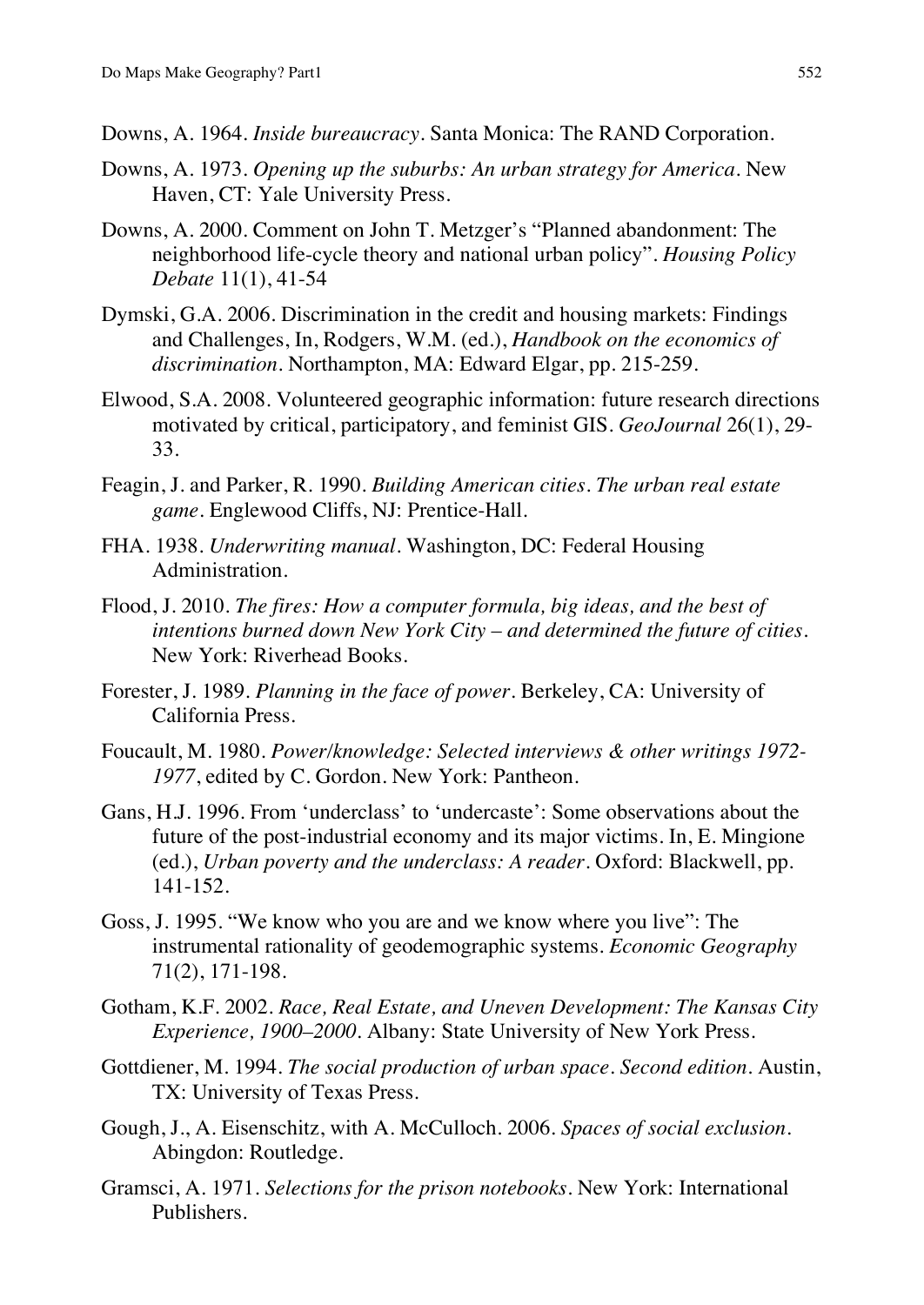- Greer, J. 2012. The Home Owners' Loan Corporation and the development of Residential Security Maps. *Journal of Urban History* 39(2), 275-296.
- Grigsby, W., Baratz, M., Galster, G. and Maclennan, D. 1987. The Dynamics of Neighborhood Change and Decline. *Progress in Planning* 28, 1-76.
- Habermas, J. 1981. *Theorie des kommunikativen Handelns*. Frankfurt am Main: Suhrkamp. [Published in English as *The theory of communicative action*. Cambridge: Polity, 1984-87.]
- Harley, J.B. 1989. Deconstructing the map. *Cartographica* 26(2), 1-20.
- Harris, L. and Harrower, M. 2006. Introduction. Critical interventions and lingering concerns: Critical cartography/GISci, social theory, and alternative possible futures. *ACME: An International E-Journal for Critical Geographies* 4(1), 1- 10.
- Harris, R. and Lewis, R. 1998. Constructing a fault(y) zone: Misrepresentations of American cities and suburbs, 1900-1950. *Annals of the Association of American Geographers* 88(4), 622-639.
- Harvey, D. 1985. *The urbanization of capital. Studies in the history and theory of capitalist urbanization*. Oxford: Blackwell.
- Hausner, J. and Walker, W. 1975. *An analysis of the deployment of fire-fighting resources in Trenton, New Jersey.* New York: The New York City RAND Institute.
- Hendrick, T.E. and Plane, D.R. 1975. *An analysis of the deployment of fire-fighting resources in Denver, Colorado.* New York: The New York City RAND Institute.
- Hillier, A.E. 2003. Redlining and the Home Owners' Loan Corporation. *Journal of Urban History* 29(4), 394–420.
- Hoover, E.M. and Vernon, R. 1959. *Anatomy of a metropolis: The changing distribution of people and jobs within the New York metropolitan region.*  Cambridge, MA: Harvard University Press.
- Hoyt, H. 1939. *The structure and growth of residential neighborhoods in American cities*. Washington, DC: Federal Housing Administration.
- Ignall, E.J., Kolesar, P., Swersey, A.J., Walker, W.E., Blum, E.H., Carter, G. and Bishop. H.E. 1974. Improving the deployment of New York City fire companies. New York: The New York City RAND Institute.
- Ignall, E.J., Kolesar, P., Swersey, A.J., Walker, W.E., Blum, E.H., Carter, G. and Bishop. H. 1975. Improving the deployment of New York City fire companies. *Interfaces* 5(2), 48-61.
- Jackson, K.T. 1985. *Crabgrass Frontier: The Suburbanization of the United States*. New York: Oxford University Press.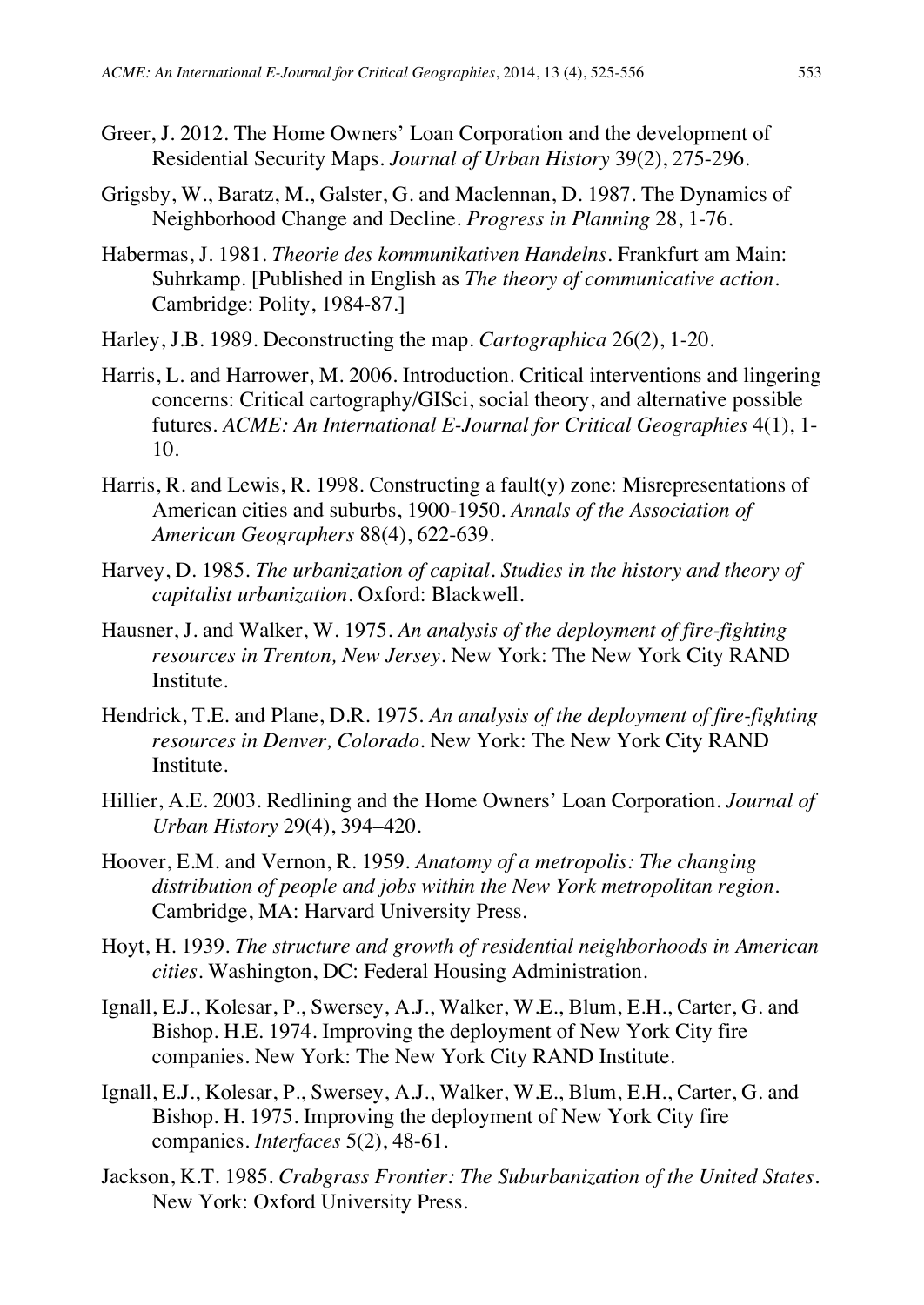- King, R. 1987. Monopoly rent, residential differentiation and the second global crisis of capitalism: The case of Melbourne. *Progress in Planning* 28, 196- 298.
- King, G. 1996. *Mapping reality. An exploration of cultural geographies*. New York: St. Martin's Press.
- Kitchin, R. and Dodge, M. 2007. Rethinking maps. *Progress in Human Geography* 31(3), 331-344.
- Kolesar, P. and Walker, W.E. 1972. *An algorithm for the dynamic relocation of fire companies.* New York: The New York City RAND Institute.
- Knox, P. 1991. The restless urban landscape: Economic and sociocultural change and the transformation of metropolitan Washington, DC. *Annals of the Association of American Geographers* 81(2), 181-209.
- Krygier, J. and Wood, D. 2009. Ce n'est pas le monde (This is not the world). In, Dodge, M., Kitchin, R. and Perkins, C. (eds), *Rethinking maps. New frontiers in cartographic theory*. London: Routledge, pp. 189-119.
- Lake, R.W. 1993. Planning and applied geography: Positivism, ethics, and geographic information systems. *Progress in Human Geography* 17(3), 404- 413.
- Lefebvre, H. 1991. *The production of space*. Oxford: Blackwell.
- Leyshon, A. and N. Thrift 1997. Financial desertification. In, J. Rossiter (ed.), *Financial exclusion: Can mutuality fill the gap?* London: New Policy Institute/UK Social Investment Forum, pp. 7-11.
- MacKenzie, D. 2006. *An engine, not a camera: How financial models shape markets*. Cambridge, MA: MIT Press.
- MacKenzie, D., Muniesa, F. and Siu, L. (eds) 2007. *Do economists make markets? On the performativity of economics*. Princeton, NJ: Princeton University Press.
- Marcuse, P. 1985. Gentrification, abandonment, and displacement: Connections, causes and responses in New York City. *Journal of Urban Contemporary Law* 28, 195-240.
- Martin, D.G. and Holloway, S.R. 2005. Organizing diversity: scales of demographic change and neighborhood organizing in St Paul, MN. *Environment and Planning A* 37, 1091-1112.
- Metzger, J.T. 2000. Planned abandonment: The neighborhood life-cycle theory and national urban policy. *Housing Policy Debate* 11(1), 7-40.
- Mollenkopf, J.H. 1983. *The contested city*. Princeton: Princeton University Press.
- Monmonier, M. 2010. *No dig, no fly, no go. How maps restrict and control*. Chicago: University of Chicago Press.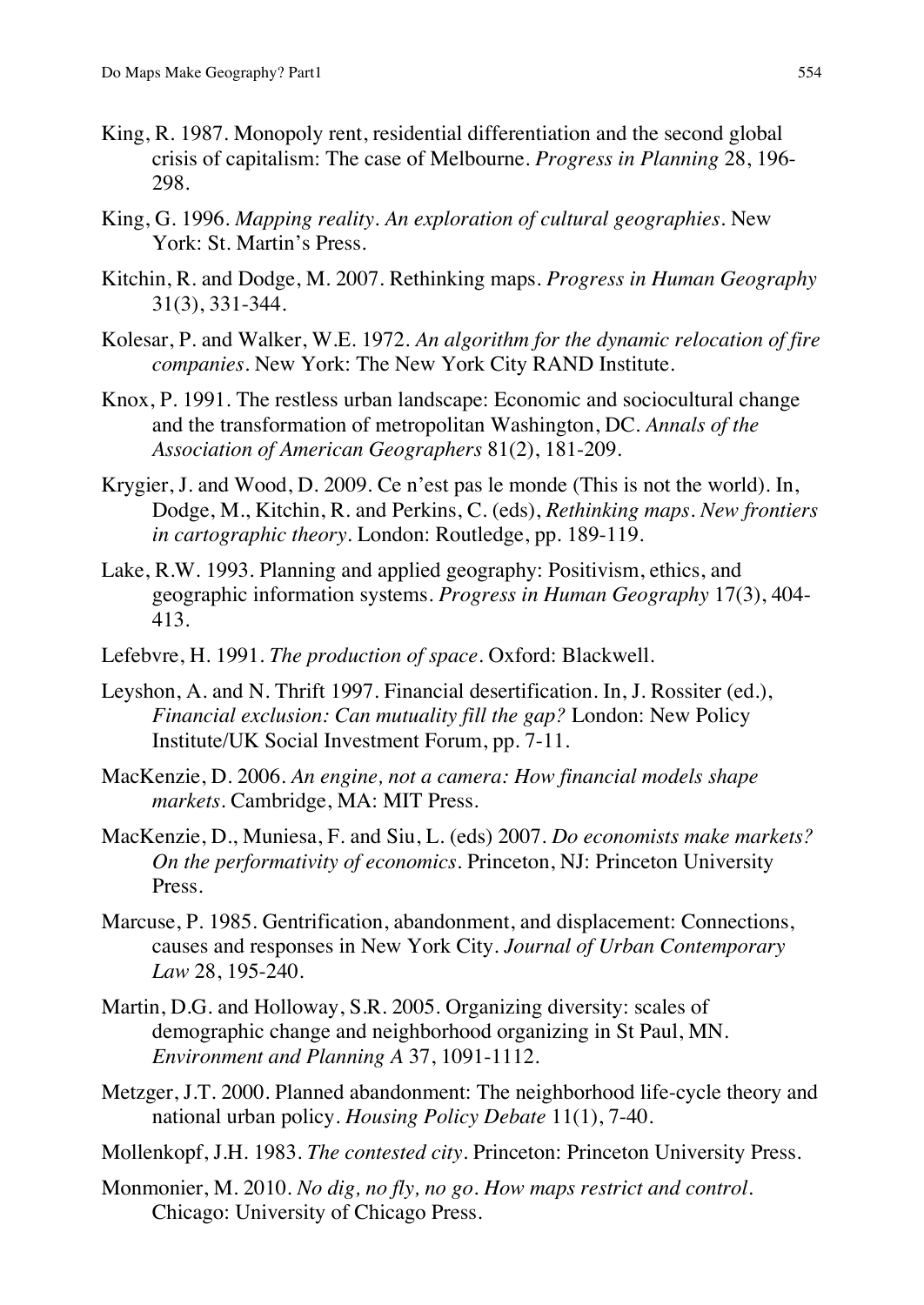- National Commission on Urban Problems. 1969. *Building the American city*. New York: Praeger.
- Neumark, H.B. 2003. *Breathing space: A spiritual journey in the South Bronx*. Boston: Beacon.
- Orlove, B.S. 1991. Mapping reeds and reading maps: The politics of representation in Lake Titicaca. *American Ethnologist* 18(1), 3-38.
- Park. R.E., Burgess, E.W. and McKenzie, R.D. 1925. *The city*. Chicago: University of Chicago Press.
- Perkins, C. 2004. Cartography cultures of mapping: Power in practice. *Progress in Human Geography* 28(3), 381-391.
- Pickles, J. 2004. *A history of spaces. Cartographic reason, mapping and the geocoded world.* London: Routledge.
- RERC 1975. *The dynamics of neighborhood change.* Chicago, IL/Washington DC: Real Estate Research Corporation/Department of Housing and Urban Development.
- Rider, K.L. 1975. *A parametric model for the allocation of fire companies: User's manual.* New York: The New York City RAND Institute.
- Ross, S.L. and Tootell, G.M.B. 2004 Redlining, the Community Reinvestment Act, and private mortgage insurance. *Journal of Urban Economics* 55, 278-297.
- Rusk, D. 1999. *Inside game/outside game. Winning strategies for saving urban America*. Washington, DC: Brookings Institution Press.
- Schuurman, N. 2002. Reconciling social constructivism and realism in GIS. *ACME: An International E-Journal for Critical Geographies* 1(1), 73-90.
- Scott, J.C. 1998. *Seeing like a state: How certain schemes to improve the human condition have failed*. New Haven: Yale University Press.
- Shiffman, R. 2005. New Orleans & New York: Planned shrinkage vs the selfregeneration of neighborhoods. *Social Policy* 36(2), 14-16.
- Sidaway, J.D. 2012. Geographies of development: New maps, new visions? *The Professional Geographer* 64(2), 1-14.
- Smith, N. 1979. Towards a theory of gentrification: A back to the city movement by capital, not people. *Journal of the American Planning Association* 45(4): 538-548.
- Smith, N. 1996. *The New Urban Frontier. Gentrification and the Revanchist City*. London: Routledge
- Smith, N. 1998. Giuliani time: The revanchist 1990s. *Social Text* 57(4), 1–20.
- Soja, E. 1980. The Socio-Spatial Dialectic, *Annals of Association of American Geographers* 70, 207-225.